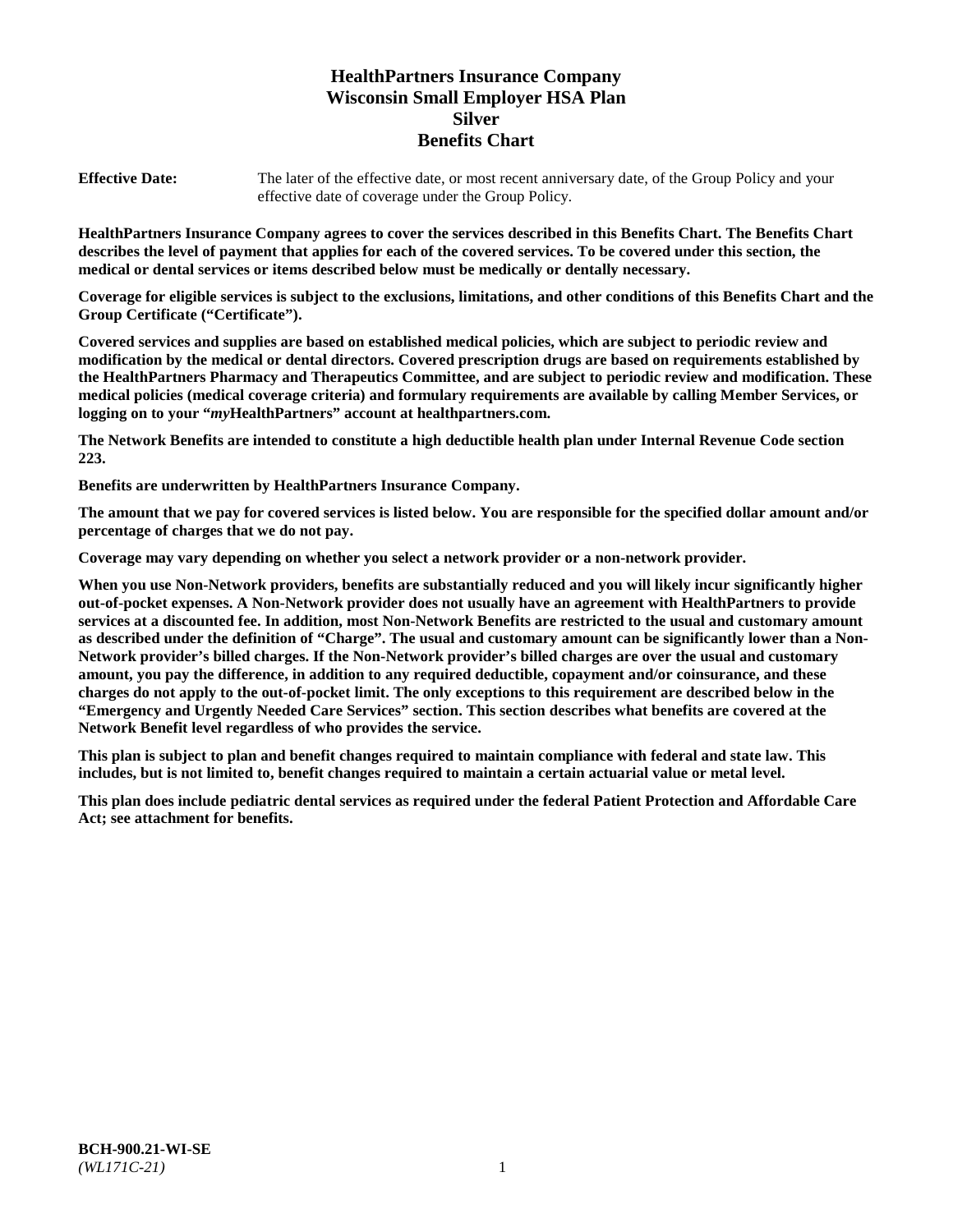# **These definitions apply to this Benefits Chart. They also apply to the Certificate.**

| <b>Biosimilar Drug:</b> | A prescription drug, approved by the Food and Drug Administration (FDA), that the FDA has<br>determined is biosimilar to and interchangeable with a biological brand name drug. Biosimilar<br>drugs are not considered generic drugs and are not covered under the generic drug benefit.                                                                                                                                                                                                                                                                                                                                                     |
|-------------------------|----------------------------------------------------------------------------------------------------------------------------------------------------------------------------------------------------------------------------------------------------------------------------------------------------------------------------------------------------------------------------------------------------------------------------------------------------------------------------------------------------------------------------------------------------------------------------------------------------------------------------------------------|
| <b>Brand Name Drug:</b> | A prescription drug, approved by the Food and Drug Administration (FDA), that is manufactured,<br>sold, or licensed for sale under a trademark by the pharmaceutical company that originally<br>researched and developed the drug. Brand name drugs have the same active-ingredient formula as<br>the generic version of the drug. However, generic drugs are manufactured and sold by other drug<br>manufacturers and are generally not available until after the patent on the brand name drug has<br>expired. A few brand name drugs may be covered at the generic drug benefit level if this is<br>indicated on the formulary.           |
| <b>Calendar Year</b>    | This is the 12-month period beginning 12:01 A.M. Central Time, on January 1, and ending 12:00<br>A.M. Central Time of the next following December 31.                                                                                                                                                                                                                                                                                                                                                                                                                                                                                        |
| <b>Charge:</b>          | For covered services delivered by a network provider, this is the provider's discounted fee for a<br>given medical/surgical service, procedure or item.                                                                                                                                                                                                                                                                                                                                                                                                                                                                                      |
|                         | For covered services delivered by non-network providers, a contracted rate may apply if such<br>arrangement is available to HealthPartners.                                                                                                                                                                                                                                                                                                                                                                                                                                                                                                  |
|                         | For the usual and customary charge for covered services delivered by non-network providers, our<br>payment is calculated using one of the following options to be determined at HealthPartners'<br>discretion: 1) a percentage of the Medicare fee schedule; 2) a comparable schedule if the service is<br>not on the Medicare fee schedule; or 3) a commercially reasonable rate for such service.                                                                                                                                                                                                                                          |
|                         | The usual and customary charge is the maximum amount allowed that we consider in the<br>calculation of the payment of charges incurred for certain covered services. You must pay for any<br>charges above the usual and customary charge, and they do not apply to the out-of-pocket limit.                                                                                                                                                                                                                                                                                                                                                 |
|                         | A charge is incurred for covered ambulatory medical and surgical services, on the date the service<br>or item is provided. A charge is incurred for covered inpatient services, on the date of admission to<br>a hospital. To be covered, a charge must be incurred on or after your effective date and on or<br>before the termination date.                                                                                                                                                                                                                                                                                                |
| Copayment/Coinsurance:  | The specified dollar amount, or percentage, of charges incurred for covered services, which we do<br>not pay, but which you must pay, each time you receive certain medical services, procedures or<br>items. Our payment for those covered services or items begins after the copayment or coinsurance<br>is satisfied. Covered services or items requiring a copayment or coinsurance are specified in this<br>Benefits Chart.                                                                                                                                                                                                             |
|                         | For services provided by a network provider:<br>An amount which is listed as a flat dollar copayment is applied to a network provider's discounted<br>charge for a given service. However, if the network provider's discounted charge for a service or<br>item is less than the flat dollar copayment, you will pay the network provider's discounted charge.<br>An amount which is listed as a percentage of charges or coinsurance is based on the network<br>provider's discounted charges, calculated at the time the claim is processed, which may include an<br>agreed upon fee schedule rate for case rate or withhold arrangements. |
|                         | For services provided by a non-network provider:<br>Any copayment or coinsurance is applied to the lesser of the provider's charges or the usual and<br>customary charge for a service.                                                                                                                                                                                                                                                                                                                                                                                                                                                      |
|                         | A copayment or coinsurance is due at the time a service is provided, or when billed by the<br>provider. The copayment or coinsurance applicable for a scheduled visit with a HealthPartners<br>network provider will be collected for each visit, late cancellation and failed appointment.                                                                                                                                                                                                                                                                                                                                                  |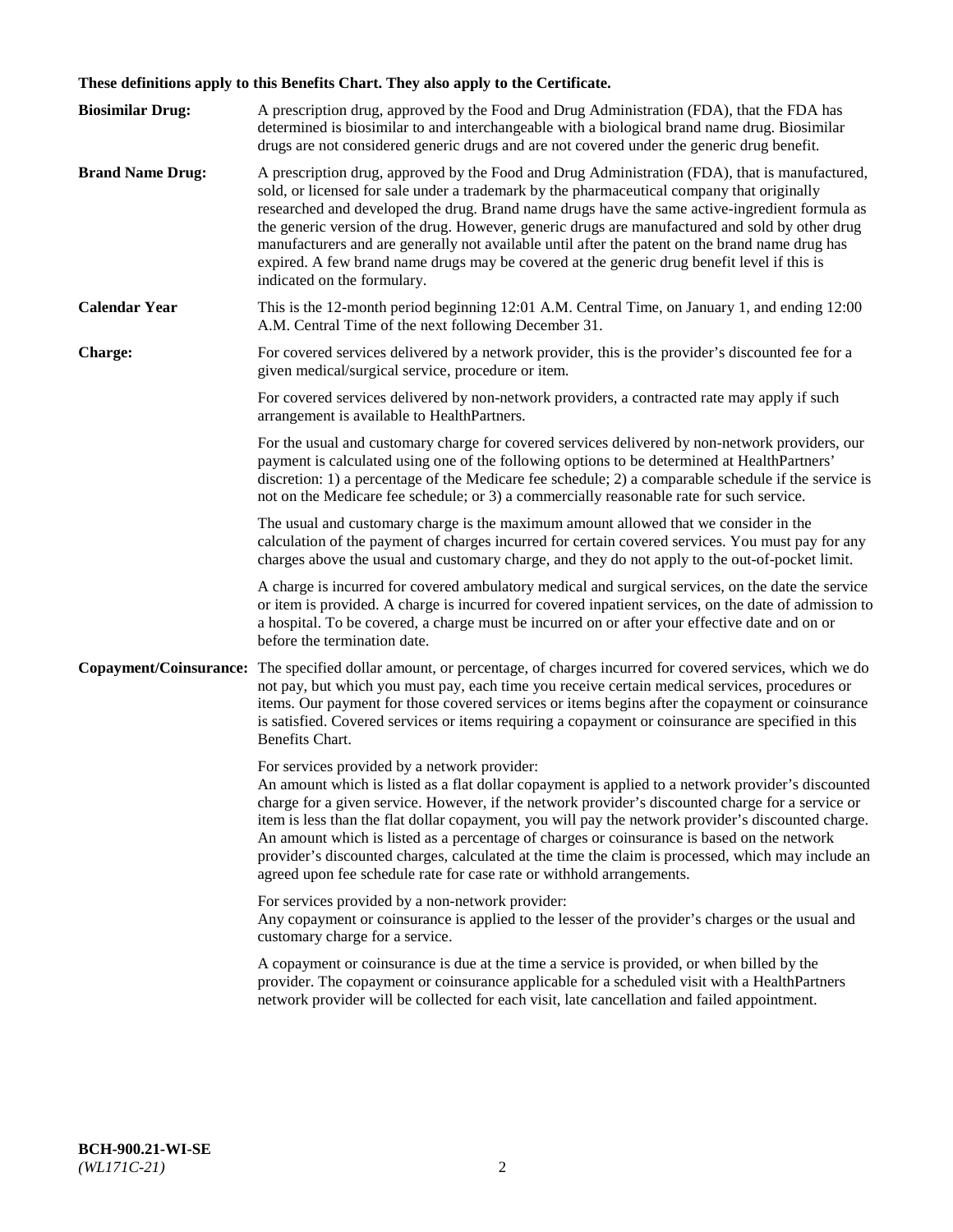| Deductible:                                | The specified dollar amount of charges incurred for covered services, which we do not pay, but an<br>enrollee or a family has to pay first in a calendar year. Our payment for those services or items<br>begins after the deductible is satisfied. For network providers, the amount of the charges that apply<br>to the deductible are based on the network provider's discounted charges, calculated at the time<br>the claim is processed, which may include an agreed upon fee schedule rate for case rate or<br>withhold arrangements. For non-network providers, the amount of charges that apply to the<br>deductible are the lesser of the provider's charges or the usual and customary charge for a service. |
|--------------------------------------------|-------------------------------------------------------------------------------------------------------------------------------------------------------------------------------------------------------------------------------------------------------------------------------------------------------------------------------------------------------------------------------------------------------------------------------------------------------------------------------------------------------------------------------------------------------------------------------------------------------------------------------------------------------------------------------------------------------------------------|
|                                            | Any amounts paid or reimbursed by a third party, including but not limited to: point of service<br>rebates, manufacturer coupons, manufacturer debits cards or other forms of direct reimbursement<br>to an Insured for a product or service, will not apply toward your deductible, to the extent<br>permitted under state and federal law.                                                                                                                                                                                                                                                                                                                                                                            |
|                                            | Your plan has an embedded deductible. This means once an Insured meets the individual<br>deductible, the plan begins paying benefits for that person. If two or more members of the family<br>meet the family deductible, the plan begins paying benefits for all members of the family,<br>regardless of whether each Insured has met the individual deductible. However, an Insured may<br>not contribute more than the individual deductible toward the family deductible.                                                                                                                                                                                                                                           |
|                                            | All services are subject to the deductible unless otherwise indicated below in this Benefits Chart.                                                                                                                                                                                                                                                                                                                                                                                                                                                                                                                                                                                                                     |
| <b>Formulary:</b>                          | This is a current list, which may be revised from time to time, of prescription drugs, medications,<br>equipment and supplies covered by us as indicated in this Benefits Chart which are covered at the<br>highest benefit level. Some drugs on the formulary may require prior authorization to be covered<br>as formulary drugs. The formulary, and information on drugs that require prior authorization, are<br>available by calling Member Services, or logging on to your "myHealthPartners" account at<br>healthpartners.com.                                                                                                                                                                                   |
| <b>Generic Drug:</b>                       | A prescription drug, approved by the Food and Drug Administration (FDA), that the FDA has<br>determined is comparable to a brand name drug product in dosage form, strength, route of<br>administration, quality, intended use and documented bioequivalence. Generally, generic drugs<br>cost less than brand name drugs. Some brand name drugs may be covered at the generic drug<br>benefit level if this is indicated on the formulary.                                                                                                                                                                                                                                                                             |
| <b>Lifetime Maximum</b><br><b>Benefit:</b> | The specified coverage limit actually paid by us for services and/or charges incurred by you for any<br>given procedure or diagnosis. Payment of benefits under this Benefits Chart ceases when that lifetime<br>maximum benefit is reached. You have to pay for any subsequent charges.                                                                                                                                                                                                                                                                                                                                                                                                                                |
| <b>Non-Formulary Drug:</b>                 | This is a prescription drug, approved by the Food and Drug Administration (FDA), that is not on<br>the formulary, is medically necessary and is not investigative or experimental or otherwise<br>excluded under the Certificate.                                                                                                                                                                                                                                                                                                                                                                                                                                                                                       |
|                                            | Out-of-Pocket Expenses: You pay the specified copayments/coinsurance and deductibles applicable for particular services,<br>subject to the out-of-pocket limit described below. These amounts are in addition to the monthly<br>premium payments.                                                                                                                                                                                                                                                                                                                                                                                                                                                                       |
| <b>Out-of-Pocket Limit:</b>                | You pay the copayments/coinsurance and deductibles for covered services, to the individual or<br>family out-of-pocket limit. Thereafter we cover 100% of the charges incurred for all other covered<br>services, for the rest of the calendar year. You pay amounts greater than the out-of-pocket limit if<br>you exceed any lifetime maximum benefit or any visit or day limits.                                                                                                                                                                                                                                                                                                                                      |
|                                            | Non-Network Benefits above the usual and customary charge (see definition of charge above) do<br>not apply to the out-of-pocket limit.                                                                                                                                                                                                                                                                                                                                                                                                                                                                                                                                                                                  |
|                                            | Non-Network Benefits for transplant surgery do not apply to the out-of-pocket limit.                                                                                                                                                                                                                                                                                                                                                                                                                                                                                                                                                                                                                                    |
|                                            | Any amounts paid or reimbursed by a third party, including but not limited to: point of service<br>rebates, manufacturer coupons, manufacturer debit cards or other forms of direct reimbursement to<br>an Insured for a product or service, will not apply as an out-of-pocket expense, to the extent<br>permitted under state and federal law.                                                                                                                                                                                                                                                                                                                                                                        |
|                                            | You are responsible to keep track of the out-of-pocket expenses. Contact Member Services for<br>assistance in determining the amount paid by the enrollee for specific eligible services received.<br>Claims for reimbursement under the out-of-pocket limit provisions are subject to the same time<br>limits and provisions described under the "Claims Provisions" section of the Certificate.                                                                                                                                                                                                                                                                                                                       |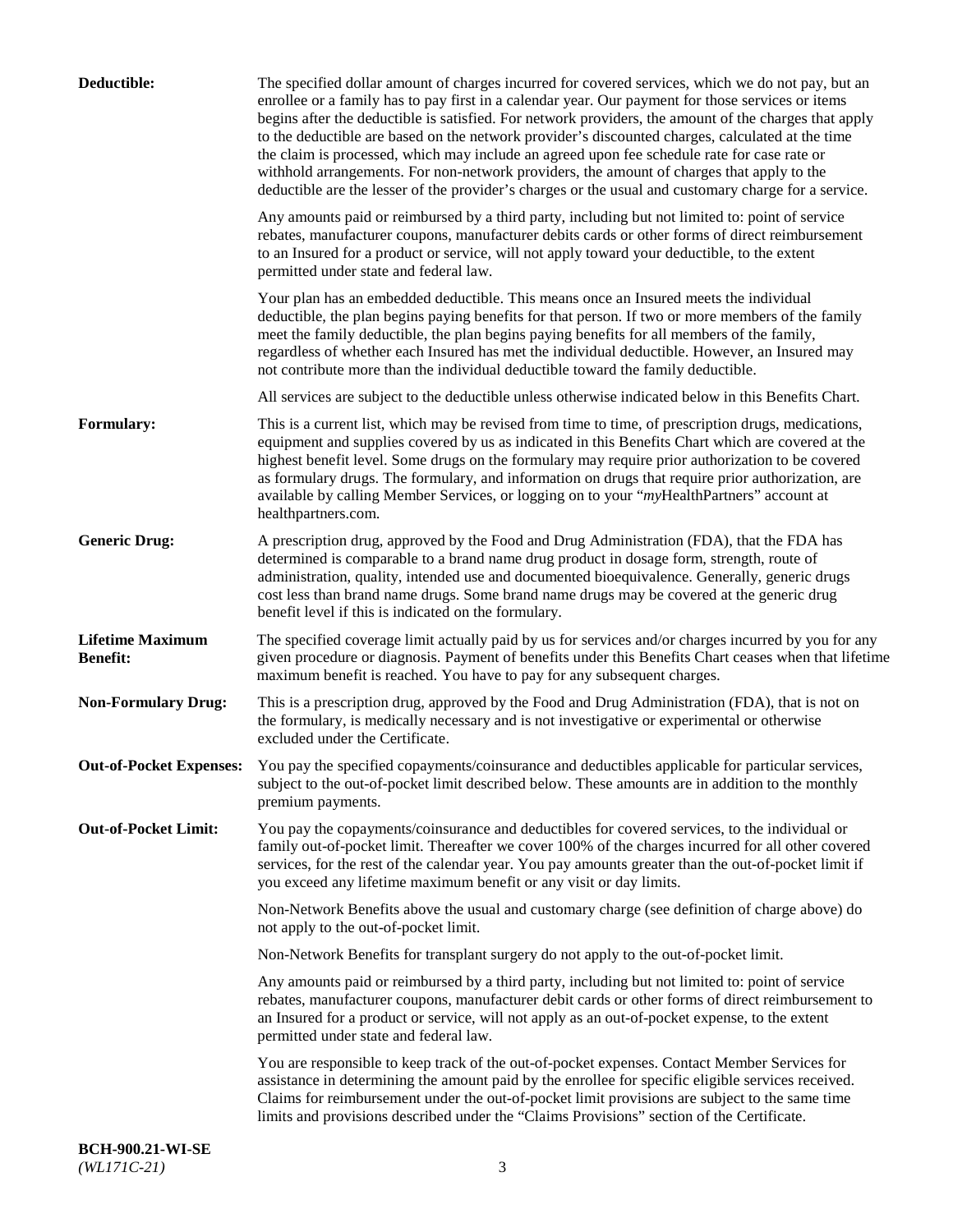**Specialty Drug List:** This is a current list, which may be revised from time to time, of prescription drugs, medications, equipment and supplies, which are typically bio-pharmaceuticals. The purpose of a specialty drug list is to facilitate enhanced monitoring of complex therapies used to treat specific conditions. Specialty drugs are covered by us as indicated in this Benefits Chart. The specialty drug list is available by calling Member Services, or logging on to your "*my*HealthPartners" account at [healthpartners.com.](http://www.healthpartners.com/) **virtuwell:** This is an online service that you may use to receive a diagnosis and treatment for certain routine conditions, such as a cold and flu, ear pain and sinus infections. You may access the virtuwell

website at [virtuwell.com.](http://www.virtuwell.com/)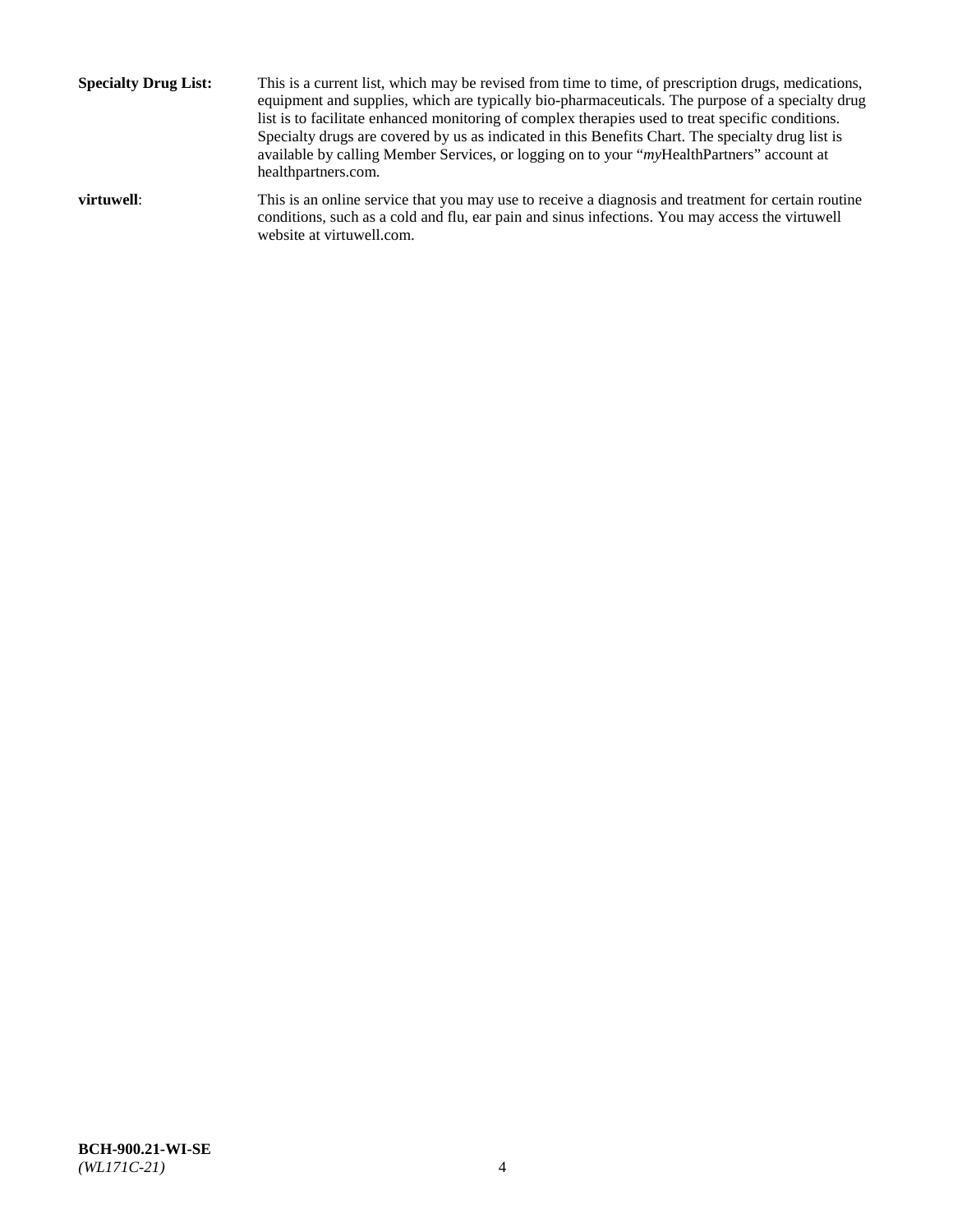## **DEDUCTIBLES AND OUT-OF-POCKET LIMITS**

#### **Individual Calendar Year Deductible**

| <b>Network Benefits</b> | <b>Non-Network Benefits</b> |
|-------------------------|-----------------------------|
| \$4.150                 | \$10,000                    |

#### **Family Calendar Year Deductible**

| <b>Network Benefits</b> | <b>Non-Network Benefits</b> |
|-------------------------|-----------------------------|
| \$8,300                 | \$20,000                    |

Separate deductibles must be satisfied under the Network Benefits and Non-Network Benefits.

Your plan has an embedded deductible. This means once an Insured meets the individual deductible, the plan begins paying benefits for that person. If two or more members of the family meet the family deductible, the plan begins paying benefits for all members of the family, regardless of whether each Insured has met the individual deductible. However, an Insured may not contribute more than the individual deductible toward the family deductible.

Any amounts paid or reimbursed by a third party, including but not limited to: point of service rebates, manufacturer coupons, manufacturer debits cards or other forms of direct reimbursement to an Insured for a product or service, will not apply toward your deductible, to the extent permitted under state and federal law.

## **Individual Calendar Year Out-of-Pocket Limit**

| <b>Network Benefits</b> | <b>Non-Network Benefits</b> |
|-------------------------|-----------------------------|
| \$4,500                 | \$30,000                    |

## **Family Calendar Year Out-of-Pocket Limit**

| <b>Network Benefits</b> | <b>Non-Network Benefits</b> |
|-------------------------|-----------------------------|
| \$9,000                 | \$60,000                    |

Separate Out-of-Pocket Limits must be satisfied under Network Benefits and Non-Network Benefits.

Non-Network Benefits above the usual and customary charge will not apply to the individual or family Out-of-Pocket Limit.

Non-Network Benefits for transplant surgery do not apply to the Out-of-Pocket Limit.

Any amounts paid or reimbursed by a third party, including but not limited to: point of service rebates, manufacturer coupons, manufacturer debit cards or other forms of direct reimbursement to an Insured for a product or service, will not apply as an out-of-pocket expense, to the extent permitted under state and federal law.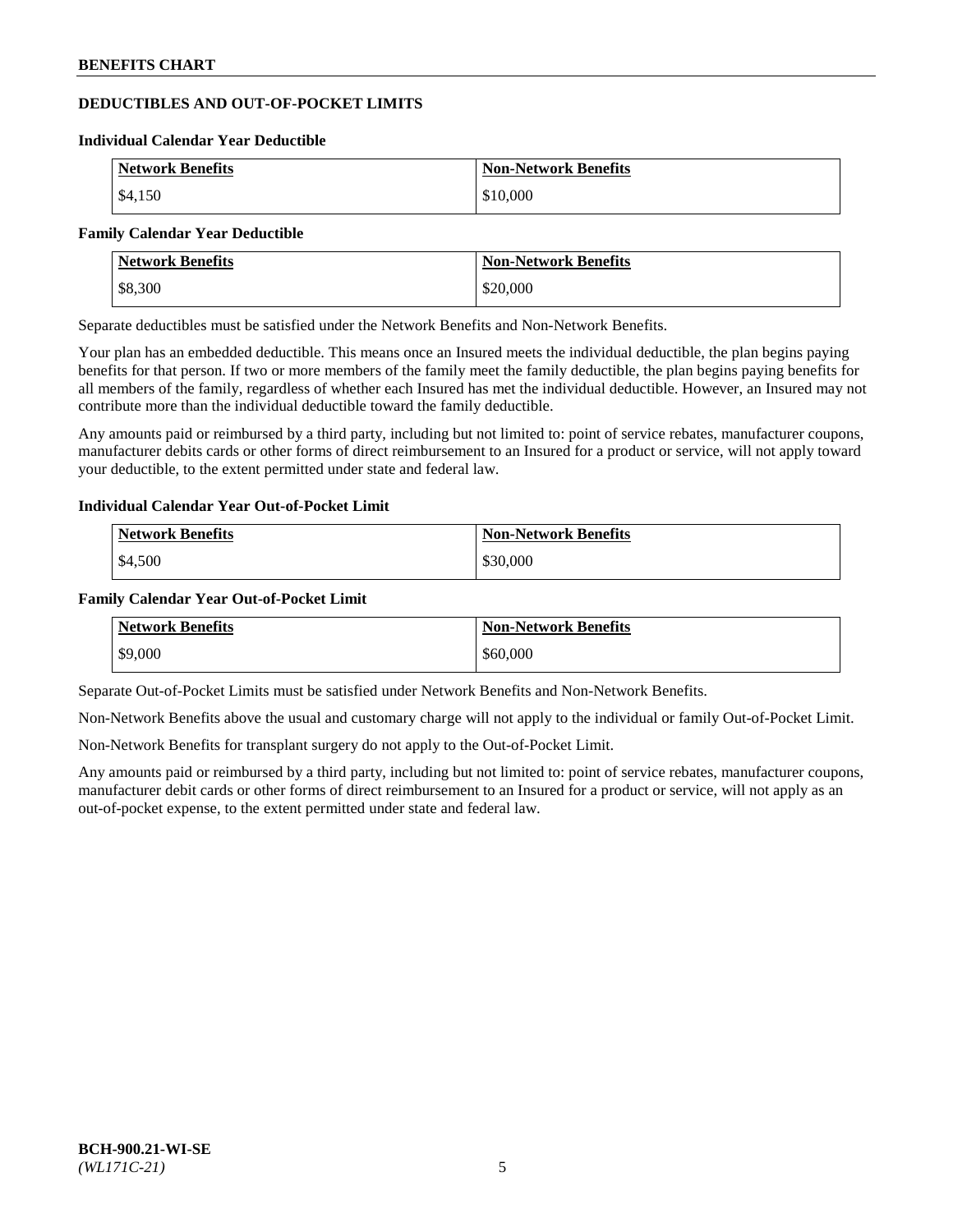## **AMBULANCE AND MEDICAL TRANSPORTATION**

### **Covered Services:**

We cover ambulance and medical transportation for medical emergencies and as shown below.

We also cover medically necessary, non-emergency transportation if it meets our medical coverage criteria. Covered services and supplies are based on established medical policies, which are subject to periodic review and modification by the medical directors. These medical policies (medical coverage criteria) and applicable prior authorization requirements are available by calling Member Services, or logging on to your "*my*HealthPartners" account a[t healthpartners.com.](https://www.healthpartners.com/hp/index.html)

#### **Ambulance and Medical Transportation (other than non-emergency fixed wing air ambulance transportation)**

| <b>Network Benefits</b>       | <b>Non-Network Benefits</b> |
|-------------------------------|-----------------------------|
| 100% of the charges incurred. | See Network Benefits.       |

#### **Non-Emergency Fixed Wing Air Ambulance Transportation**

| <b>Network Benefits</b>       | <b>Non-Network Benefits</b>  |
|-------------------------------|------------------------------|
| 100% of the charges incurred. | 50% of the charges incurred. |

#### **Not Covered:**

See "Services Not Covered" in the Certificate.

## **AUTISM TREATMENT**

#### **Covered Services:**

Your network provider will coordinate the prior authorization process for any autism treatment services. You may call Member Services at 952-883-5000 or toll-free at 1-800-883-2177 if you have any questions or concerns regarding the authorization process.

Please call Member Services at 952-883-5000 or toll-free at 1-800-883-2177 to request authorization for autism treatment services from a non-network provider.

We cover prior authorized evidence-based intensive-level and nonintensive-level treatment of autism spectrum disorders (autism disorder, Asperger's syndrome or pervasive development disorder not otherwise specified).

Covered services are based on established medical policies, which are subject to periodic review and modification by the medical or dental directors. These medical policies (medical coverage criteria) are available by calling Member Services, or logging on to your "*my*HealthPartners" account at [healthpartners.com.](https://www.healthpartners.com/hp/index.html)

**Intensive-Level Services** for children diagnosed with autism spectrum disorders. Intensive-level services must begin on or after two years of age and end before nine years of age. Intensive-level services, on average, are services provided for more than 20 hours of treatment per week. (The average number of hours a week is calculated over a six-month period.)

| <b>Network Benefits</b>                  | <b>Non-Network Benefits</b>              |
|------------------------------------------|------------------------------------------|
| 100% of the charges incurred.            | 50% of the charges incurred.             |
| Limited to 235 visits per calendar year. | Limited to 235 visits per calendar year. |

The maximum number of visits is combined for Network Benefits and Non-Network Benefits.

### **Intensive-Level Services Lifetime Maximum Benefit**

| <b>Network Benefits</b>                                              | <b>Non-Network Benefits</b>                                          |
|----------------------------------------------------------------------|----------------------------------------------------------------------|
| 4 years of cumulative services under this plan or any<br>other plan. | 4 years of cumulative services under this plan or any<br>other plan. |

The Lifetime Maximum Benefit is combined for Network Benefits and Non-Network Benefits.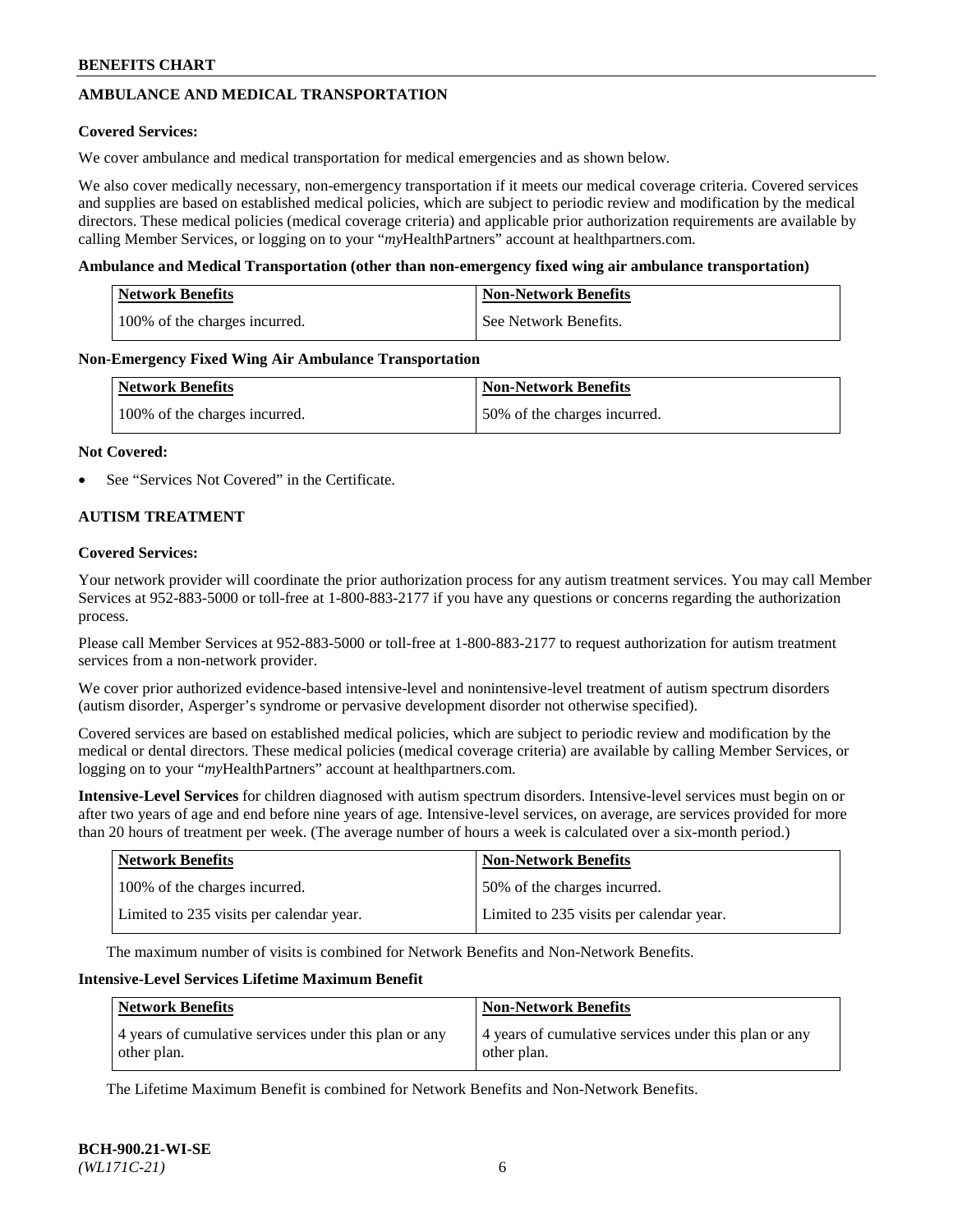#### **Nonintensive-Level Services** for Insureds diagnosed with autism spectrum disorders

| <b>Network Benefits</b>                  | <b>Non-Network Benefits</b>              |
|------------------------------------------|------------------------------------------|
| 100% of the charges incurred.            | 50% of the charges incurred.             |
| Limited to 120 visits per calendar year. | Limited to 120 visits per calendar year. |

The maximum number of visits is combined for Network Benefits and Non-Network Benefits.

### **Not Covered:**

See "Services Not Covered" in the Certificate.

## **BEHAVIORAL HEALTH SERVICES**

#### **Covered Services:**

Covered services are based on established medical policies, which are subject to periodic review and modification by the medical directors. These medical policies (medical coverage criteria) are available by calling Member Services, or logging on to your "*my*HealthPartners" account at [healthpartners.com.](https://www.healthpartners.com/hp/index.html)

**Transitional Treatment Services.** These are services for the treatment of nervous or mental disorders, alcoholism or other drug abuse problems which are provided to an Insured in a less restrictive manner than are inpatient hospital services but in a more intensive manner than are outpatient services. Transitional treatment services are services offered by a provider, and certified by the Wisconsin Department of Health Services for each of the following (except the last bulleted item):

- Mental health services for covered adults in a day treatment program.
- Mental health services for covered children in a day hospital treatment program.
- Services for persons with chronic mental illness provided through a community support program.
- Residential treatment programs for alcohol and/or drug dependent covered persons.
- Alcohol and Other Drug Abuse (AODA) services in, a day treatment program.
- Services for persons who are experiencing a mental health crisis or who are in a situation likely to turn into a mental health crisis if support is not provided.
- Intensive outpatient programs for the treatment of psychoactive substance use disorders provided in accordance with the patient placement criteria of the American Society of Addiction Medicine.

## **Mental Health Services**

We cover services for mental health diagnoses as described in the Diagnostic and Statistical Manual of Mental Disorders – Fifth Edition (DSM 5) (most recent edition) that lead to significant disruption of function in your life.

We provide coverage for mental health treatment ordered by a Wisconsin court under a valid court order that is issued on the basis of a behavioral care evaluation performed by a licensed psychiatrist or doctoral level licensed psychologist, which includes a diagnosis and an individual treatment plan for care in the most appropriate, least restrictive environment. We must be given a copy of the court order and the behavioral care evaluation, and the service must be a covered benefit under this plan, and the service must be provided by a network provider, or other provider as required by law.

**Outpatient Services:** We cover medically necessary outpatient professional mental health services for evaluation, crisis intervention, and treatment of mental health disorders.

A comprehensive diagnostic assessment will be made of each patient as the basis for a determination by a mental health professional, concerning the appropriate treatment and the extent of services required.

Outpatient services we cover for a diagnosed mental health condition include the following:

- Individual, group, family and multi-family therapy.
- Medication management provided by a physician, certified nurse practitioner, or physician's assistant.
- Psychological testing services for the purposes of determining the differential diagnoses and treatment planning for patients currently receiving behavioral health services.
- Partial hospitalization services in a licensed hospital or community mental health center.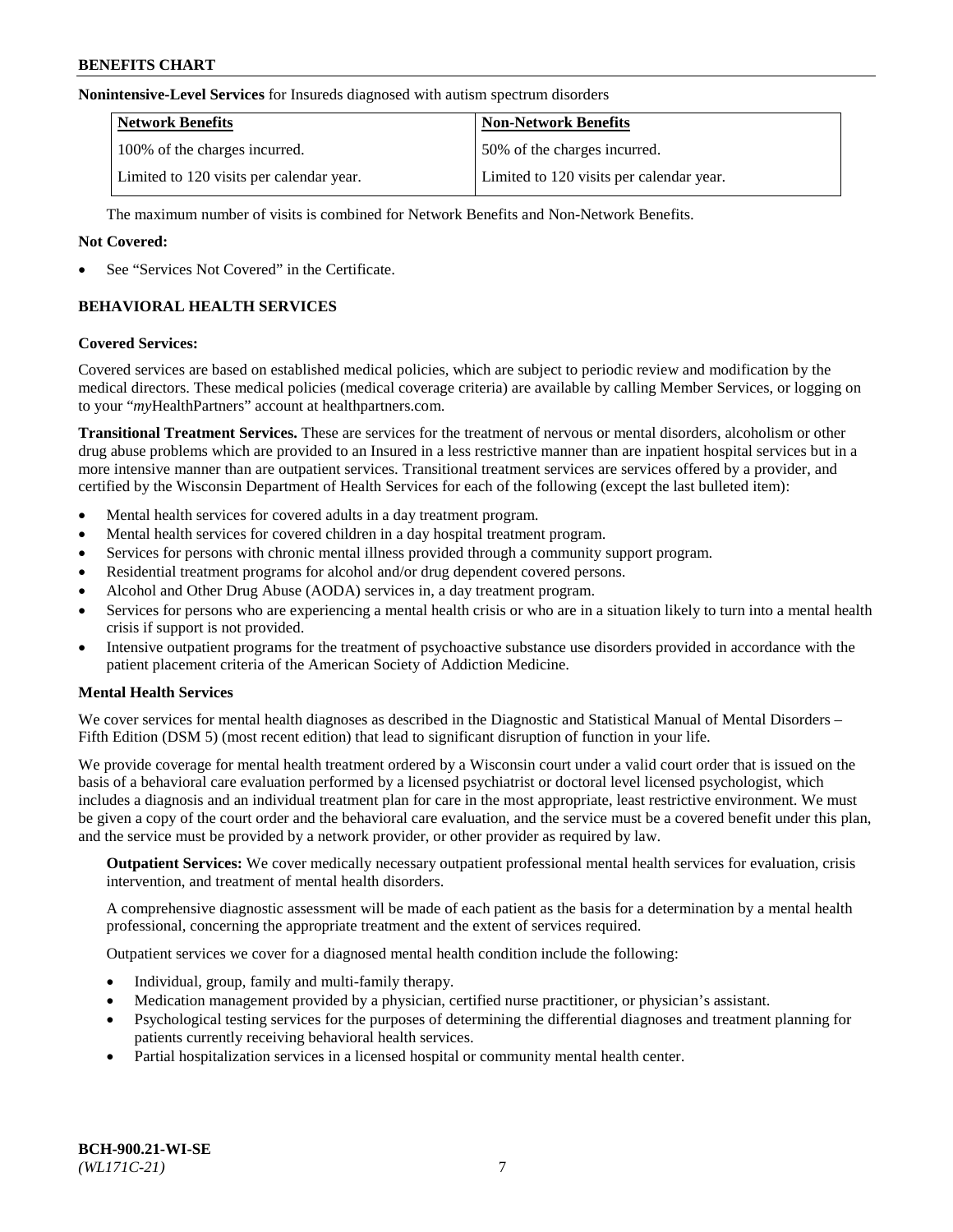- Psychotherapy and nursing services provided in the home if authorized by us.
- Treatment of gender dysphoria that meets medical coverage criteria.

| <b>Network Benefits</b>       | Non-Network Benefits         |
|-------------------------------|------------------------------|
| 100% of the charges incurred. | 50% of the charges incurred. |

#### **Group Therapy**

| Network Benefits              | <b>Non-Network Benefits</b>  |
|-------------------------------|------------------------------|
| 100% of the charges incurred. | 50% of the charges incurred. |

**Inpatient Services:** We cover medically necessary inpatient services in a hospital or licensed residential treatment facility and professional services for treatment of mental health disorders. Medical stabilization is covered under inpatient hospital services in the "Hospital and Skilled Nursing Facility Services" section.

We cover residential care for the treatment of eating disorders in a licensed facility, as an alternative to inpatient care, when it is medically necessary and your physician obtains authorization from us.

| <b>Network Benefits</b>       | <b>Non-Network Benefits</b>  |
|-------------------------------|------------------------------|
| 100% of the charges incurred. | 50% of the charges incurred. |

**Transitional Treatment Services:** We cover transitional treatment services described above for treatment of mental and nervous disorders.

| <b>Network Benefits</b>       | <b>Non-Network Benefits</b>  |
|-------------------------------|------------------------------|
| 100% of the charges incurred. | 50% of the charges incurred. |

#### **Substance Abuse Treatment Services**

We cover medically necessary services for assessments by a licensed alcohol and drug counselor and treatment of Substance Related Disorders as defined in the latest edition of the DSM 5.

**Outpatient Services:** We cover medically necessary outpatient professional services for diagnosis and treatment of alcoholism and other drug abuse problems. Substance abuse treatment services must be provided by a program licensed by the local Department of Health Services. Outpatient services we cover for a diagnosed substance abuse disorder include the following:

- Individual, group, family, and multi-family therapy provided in an office setting.
- We cover opiate replacement therapy including methadone and buprenorphine treatment.

| <b>Network Benefits</b>       | <b>Non-Network Benefits</b>  |
|-------------------------------|------------------------------|
| 100% of the charges incurred. | 50% of the charges incurred. |

**Inpatient Services:** We cover medically necessary inpatient services in a hospital or a licensed residential primary treatment center.

We cover services provided in a hospital that is licensed by the local state and accredited by Medicare.

**Detoxification Services.** We cover detoxification services in a hospital or community detoxification facility if it is licensed by the local Department of Health Services.

| Network Benefits              | <b>Non-Network Benefits</b>  |
|-------------------------------|------------------------------|
| 100% of the charges incurred. | 50% of the charges incurred. |

**Transitional Treatment Services:** We cover transitional treatment services described above for treatment of alcoholism or other drug abuse problems.

| Network Benefits              | <b>Non-Network Benefits</b>  |
|-------------------------------|------------------------------|
| 100% of the charges incurred. | 50% of the charges incurred. |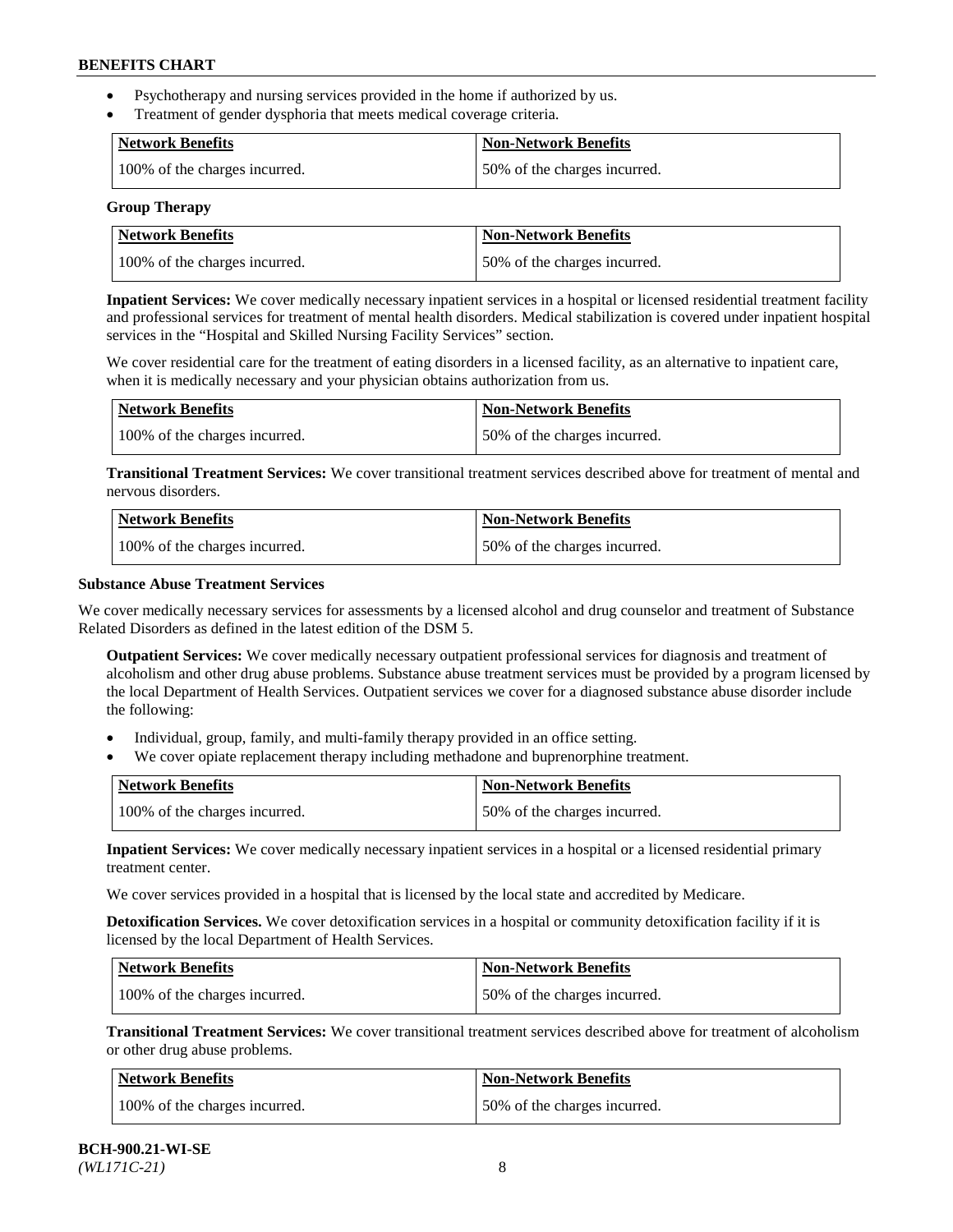**Additional Mental Health and Substance Abuse Treatment Benefits for a Dependent Child Who is a Student:** If a dependent child is a student in a school and that school is located in Wisconsin, but outside of our service area, we cover services as required under Wisconsin Statute 609.655.

| <b>Network Benefits</b>       | <b>Non-Network Benefits</b>  |
|-------------------------------|------------------------------|
| 100% of the charges incurred. | 50% of the charges incurred. |

### **Not Covered:**

See "Services Not Covered" in the Certificate.

## **CHIROPRACTIC SERVICES**

#### **Covered Services:**

We cover chiropractic services for rehabilitative care. Chiropractic services are adjustments to any abnormal articulations of the human body, especially those of the spinal column, for the purpose of giving freedom of action to impinged nerves that may cause pain or deranged function.

Massage therapy which is performed in conjunction with other treatment/modalities by a chiropractor, is part of a prescribed treatment plan and is not billed separately is covered

| <b>Network Benefits</b>       | <b>Non-Network Benefits</b>  |
|-------------------------------|------------------------------|
| 100% of the charges incurred. | 50% of the charges incurred. |

#### **Not Covered:**

- Massage therapy for the purpose of comfort or convenience of the Insured.
- See "Services Not Covered" in the Certificate.

## **CLINICAL TRIALS**

## **Covered Services:**

We cover certain routine services if you participate in a Phase I, Phase II, Phase III or Phase IV approved clinical trial that is conducted in relation to the prevention, detection, or treatment of cancer or other life-threatening disease or condition as defined in the Affordable Care Act. Approved clinical trials include (1) federally funded trials when the study or investigation is approved or funded by any of the federal agencies defined in the Public Health Services Act, section 2709 (d) (1) (A); (2) the study or investigation is conducted under an investigational new drug application reviewed by the Food and Drug Administration; and (3) the study or investigation is a drug trial that is exempt from having such an investigational new drug application. We cover routine patient costs for services that would be eligible under the Certificate and this Benefits Chart if the service were provided outside of a clinical trial.

| <b>Network Benefits</b>                                                                                                                                                                                 | <b>Non-Network Benefits</b>                                                                                                                                                                          |
|---------------------------------------------------------------------------------------------------------------------------------------------------------------------------------------------------------|------------------------------------------------------------------------------------------------------------------------------------------------------------------------------------------------------|
| Coverage level is same as corresponding Network<br>Benefits, depending on type of service provided such as<br>Office Visits for Illness or Injury, Inpatient or<br><b>Outpatient Hospital Services.</b> | Coverage level is same as corresponding<br>Non-Network Benefits, depending on type of service<br>provided such as Office Visits for Illness or Injury,<br>Inpatient or Outpatient Hospital Services. |
|                                                                                                                                                                                                         |                                                                                                                                                                                                      |

#### **Not Covered:**

- The investigative or experimental item, device or service itself.
- Items or services that are provided solely to satisfy data collection and analysis needs and that are not used in the direct clinical management of the patient.
- A service that is clearly inconsistent with widely accepted and established standards of care for a particular diagnosis.
- See "Services Not Covered" in the Certificate.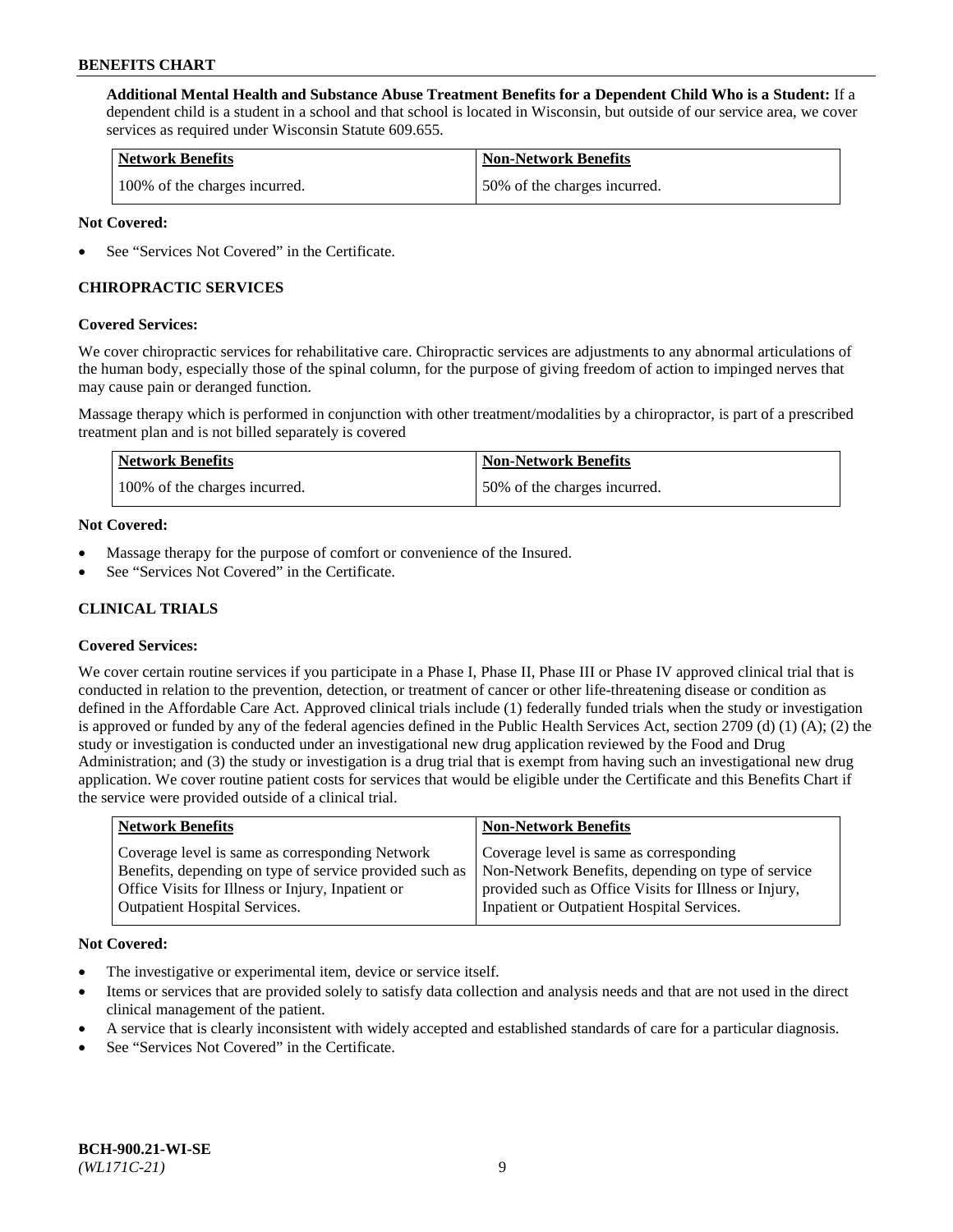## **DENTAL SERVICES**

## **Covered Services:**

We cover services as described below.

**Accidental Dental Services:** We cover dentally necessary services to treat and restore damage done to sound, natural, unrestored teeth as a result of an accidental injury. Coverage is for damage caused by external trauma to face and mouth only, not for cracked or broken teeth, which result from biting or chewing. We cover restorations, root canals, crowns and replacement of teeth lost that are directly related to the accident in which the Insured was involved. We cover initial exam, x-rays and palliative treatment including extractions, and other oral surgical procedures directly related to the accident. Subsequent treatment must be initiated within the policies time-frame and must be directly related to the accident. We do not cover restoration and replacement of teeth that are not "sound and natural" at the time of the accident.

Full mouth rehabilitations to correct occlusion (bite) and malocclusion (misaligned teeth not due to the accident) are not covered.

When an implant-supported dental prosthetic treatment is pursued, the accidental dental benefit will be applied to the prosthetic procedure. Benefits are limited to the amount that would be paid toward the placement of a removable dental prosthetic appliance that could be used in the absence of implant treatment. Care must be provided or pre-authorized by a HealthPartners dentist.

| <b>Network Benefits</b>       | <b>Non-Network Benefits</b>  |
|-------------------------------|------------------------------|
| 100% of the charges incurred. | 50% of the charges incurred. |

For all accidental dental services, treatment and/or restoration must be initiated within six months of the date of the injury. Coverage is limited to the initial course of treatment and/or initial restoration. Services must be provided within 24 months of the date of injury to be covered.

#### **Medical Referral Dental Services**

**Medically Necessary Outpatient Dental Services:** We cover medically necessary outpatient dental services. Coverage is limited to dental services required for treatment of an underlying medical condition, e.g., removal of teeth to complete radiation treatment for cancer of the jaw, cysts and lesions.

| <b>Network Benefits</b>       | <b>Non-Network Benefits</b>  |
|-------------------------------|------------------------------|
| 100% of the charges incurred. | 50% of the charges incurred. |

**Medically Necessary Hospitalization and Anesthesia for Dental Care:** We cover medically necessary hospitalization for dental care. This is limited to charges incurred by an Insured who: (1) is a child under age  $5$ ; (2) is severely disabled; (3) has a medical condition, and requires hospitalization or general anesthesia for dental care treatment; or (4) is a child between ages 5 and 12 and care in dental offices has been attempted unsuccessfully and usual methods of behavior modification have not been successful, or when extensive amounts of restorative care, exceeding four appointments, are required. Coverage is limited to facility and anesthesia charges. Oral surgeon/dentist professional fees are not covered. The following are examples, though not all-inclusive, of medical conditions which may require hospitalization for dental services: severe asthma, severe airway obstruction or hemophilia. Hospitalization required due to the behavior of the Insured or due to the extent of the dental procedure is not covered.

| <b>Network Benefits</b>       | <b>Non-Network Benefits</b>  |
|-------------------------------|------------------------------|
| 100% of the charges incurred. | 50% of the charges incurred. |

**Medical Complications of Dental Care:** We cover medical complications of dental care. Treatment must be medically necessary care and related to medical complications of non-covered dental care, including complications of the head, neck, or substructures.

| Network Benefits              | <b>Non-Network Benefits</b>  |
|-------------------------------|------------------------------|
| 100% of the charges incurred. | 50% of the charges incurred. |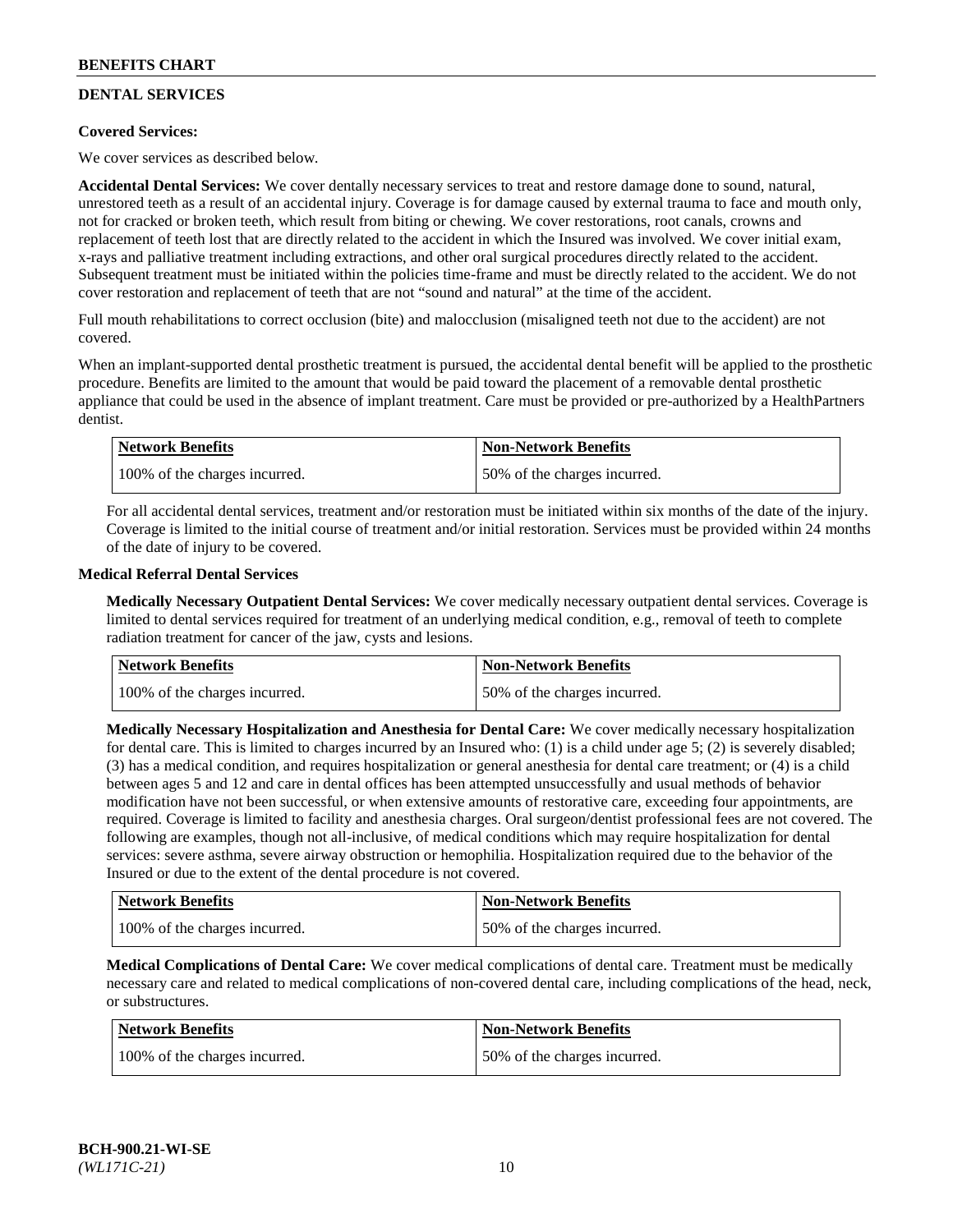**Oral Surgery:** We cover oral surgery. Coverage is limited to treatment of medical conditions requiring oral surgery, such as treatment of oral neoplasm, non-dental cysts, fracture of the jaws, trauma of the mouth and jaws, and any other oral surgery procedures provided as medically necessary dental services.

| <b>Network Benefits</b>       | Non-Network Benefits         |
|-------------------------------|------------------------------|
| 100% of the charges incurred. | 50% of the charges incurred. |

**Treatment of Cleft Lip and Cleft Palate:** We cover treatment of cleft lip and cleft palate of a dependent child, including orthodontic treatment and oral surgery directly related to the cleft. Dental services which are not required for the treatment of cleft lip or cleft palate are not covered. If a dependent child covered under the Certificate and Benefits Chart is also covered under a dental plan which includes orthodontic services, that dental plan shall be considered primary for the necessary orthodontic services. Oral appliances are subject to the same copayment, conditions and limitations as durable medical equipment.

| <b>Network Benefits</b>                               | <b>Non-Network Benefits</b>                            |
|-------------------------------------------------------|--------------------------------------------------------|
| Coverage level is same as corresponding Network       | Coverage level is same as corresponding                |
| Benefits, depending on type of service provided, such | Non-Network Benefits, depending on type of service     |
| as Office Visits for Illness or Injury, Inpatient or  | provided, such as Office Visits for Illness or Injury, |
| Outpatient Hospital Services.                         | Inpatient or Outpatient Hospital Services.             |

**Treatment of Temporomandibular Disorder (TMD) and Craniomandibular Disorder (CMD):** We cover diagnostic procedures, surgical treatment and non-surgical treatment (including intraoral splint therapy devices) for temporomandibular disorder (TMD) and craniomandibular disorder (CMD), which is medically necessary care. Dental services which are not required to directly treat TMD or CMD are not covered.

| <b>Network Benefits</b>       | <b>Non-Network Benefits</b>  |
|-------------------------------|------------------------------|
| 100% of the charges incurred. | 50% of the charges incurred. |

#### **Not Covered:**

- Dental treatment, procedures or services not listed in this Benefits Chart.
- Accident-related dental services if treatment is: (1) provided to teeth which are not sound and natural; (2) to teeth which have been restored; (3) initiated beyond six months from the date of the injury; (4) received beyond the initial treatment or restoration; or (5) received beyond 24 months from the date of injury.
- Oral surgery to remove wisdom teeth.
- Orthognathic treatment or procedures and all related services.
- See "Services Not Covered" in the Certificate.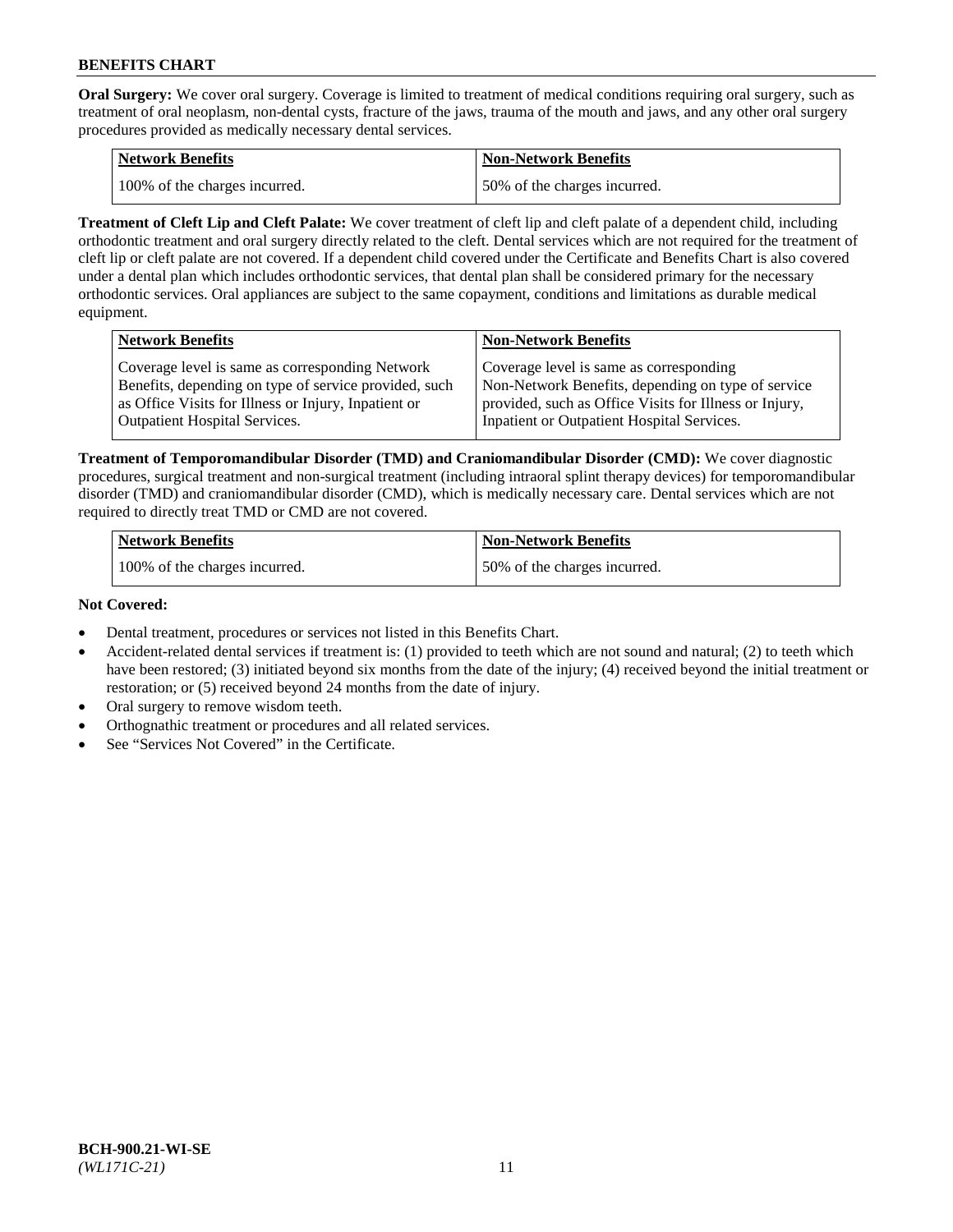## **DIAGNOSTIC IMAGING SERVICES**

#### **Covered Services:**

We cover diagnostic imaging, when ordered by a provider and provided in a clinic or outpatient hospital facility.

For Network Benefits, non-emergent, scheduled outpatient Magnetic Resonance Imaging (MRI) and Computed Tomography (CT) must be provided at a designated facility. Your physician or facility will obtain or verify prior authorization for these services, as needed.

We cover services provided in a clinic or outpatient hospital facility. To see the benefit level for inpatient hospital or skilled nursing facility services, see benefits under "Inpatient Hospital and Skilled Nursing Facility Services".

### **Outpatient Magnetic Resonance Imaging (MRI) and Computed Tomography (CT)**

| <b>Network Benefits</b>       | <b>Non-Network Benefits</b>  |
|-------------------------------|------------------------------|
| 100% of the charges incurred. | 50% of the charges incurred. |

#### **All Other Outpatient Diagnostic Imaging Services**

#### **Services for Illness or Injury**

| Network Benefits              | <b>Non-Network Benefits</b>  |
|-------------------------------|------------------------------|
| 100% of the charges incurred. | 50% of the charges incurred. |

#### **Preventive Services (MRI/CT procedures are not considered preventive)**

Diagnostic imaging services associated with preventive services are covered at the benefit level shown in the "Preventive Services" section of this Benefits Chart.

#### **Not Covered:**

See "Services Not Covered" in the Certificate.

## **DURABLE MEDICAL EQUIPMENT, PROSTHETICS, ORTHOTICS AND SUPPLIES**

#### **Covered Services:**

We cover equipment and services, as described below.

We cover durable medical equipment and services, prosthetics, orthotics and supplies, subject to the limitations below, including certain disposable supplies, enteral feedings and the following diabetic supplies and equipment: glucose monitors, insulin pumps limited to the purchase of one pump per year, syringes, blood and urine test strips and other diabetic supplies as deemed medically appropriate and necessary, for Insureds with gestational, Type I or Type II diabetes.

We cover external hearing aids, cochlear implants, and related treatment prescribed by a physician or by a licensed audiologist for Insureds under 18 years of age who have hearing loss.

We also cover basic hearing aids for Insureds age 18 or older for the correction of a hearing impairment.

Osseointegrated or bone-anchored hearing aids are only covered for Insureds who have hearing loss that is not correctable by any other procedure.

Hearing aids are limited to one basic, standard hearing aid for each ear every three years.

A basic hearing aid is defined as a hearing device that consists of a microphone, amplifier, volume control, battery and receiver, which is up to date using the latest technology. It does not include upgrades above and beyond the functionality of a basic hearing aid, including, but not limited to, hearing improvements for group settings, background noise, Bluetooth/remote control functionality, or extended warranties. Charges for upgrades above the cost of a basic, standard hearing aid are not covered.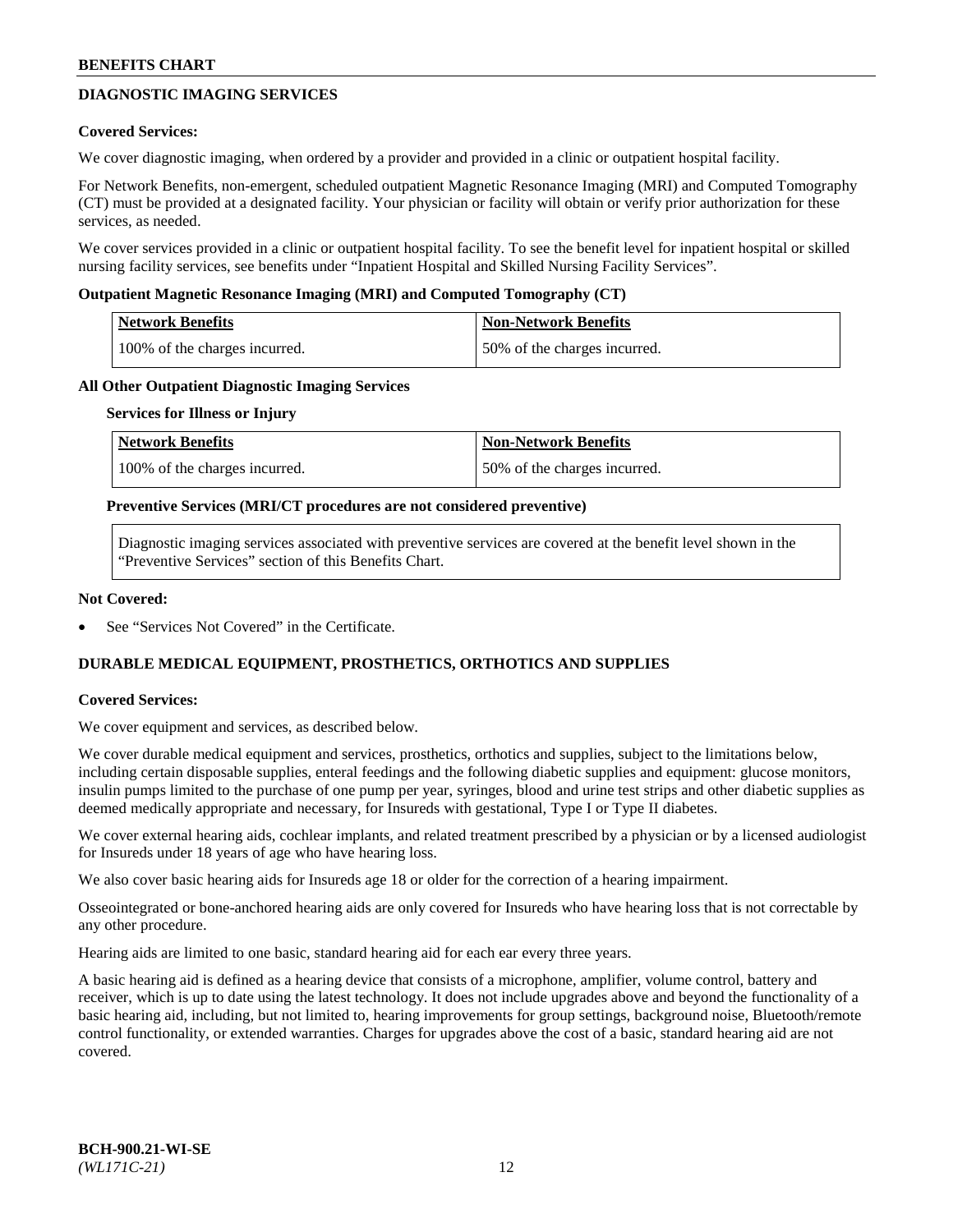## **Diabetic Supplies Purchased at a Pharmacy**

| <b>Network Benefits</b>       | <b>Non-Network Benefits</b>  |
|-------------------------------|------------------------------|
| 100% of the charges incurred. | 50% of the charges incurred. |

#### **Diabetic Supplies Purchased from a Non-Pharmacy Provider**

| <b>Network Benefits</b>                                               | <b>Non-Network Benefits</b>  |
|-----------------------------------------------------------------------|------------------------------|
| 100% of the charges incurred if purchased from an<br>approved vendor. | 50% of the charges incurred. |

#### **Special Dietary Treatment for Phenylketonuria (PKU) if it meets our medical coverage criteria**

| Network Benefits              | <b>Non-Network Benefits</b>  |
|-------------------------------|------------------------------|
| 100% of the charges incurred. | 50% of the charges incurred. |

#### **Oral Amino Acid Based Elemental Formula if it meets our Medical Coverage Criteria**

| Network Benefits              | <b>Non-Network Benefits</b>  |
|-------------------------------|------------------------------|
| 100% of the charges incurred. | 50% of the charges incurred. |

## **All Other Durable Medical Equipment, Prosthetics, Orthotics and Supplies**

| <b>Network Benefits</b>       | <b>Non-Network Benefits</b>  |
|-------------------------------|------------------------------|
| 100% of the charges incurred. | 50% of the charges incurred. |

#### **Limitations:**

Coverage of durable medical equipment is limited by the following:

- No more than a 93-day supply of diabetic supplies are covered and dispensed at a time.
- Payment will not exceed the cost of an alternate piece of equipment or service that is effective and medically necessary.
- For prosthetic benefits, other than oral appliances for cleft lip and cleft palate, payment will not exceed the cost of an alternate piece of equipment or service that is effective, medically necessary and enables Insureds to conduct standard activities of daily living.
- We reserve the right to determine if an item will be approved for rental vs. purchase.
- We require that certain diabetic supplies and equipment be purchased at a pharmacy.
- Diabetic supplies and equipment are limited to certain models and brands.
- Durable medical equipment and supplies must be obtained or repaired by approved vendors.
- Covered services and supplies are based on established medical policies which are subject to periodic review and modification by the medical or dental directors. Our medical policy for diabetic supplies includes information on our required models and brands. These medical policies (medical coverage criteria) are available by calling Member Services, or logging on to your "*my*HealthPartners" account a[t healthpartners.com.](https://www.healthpartners.com/hp/index.html)

## **Not Covered:**

Items which are not eligible for coverage include, but are not limited to:

- Replacement or repair of any covered items, if the items are (i) damaged or destroyed by misuse, abuse or carelessness, (ii) lost; or (iii) stolen.
- Duplicate or similar items.
- Labor and related charges for repair of any covered items which are more than the cost of replacement by an approved vendor.
- Sales tax, mailing, delivery charges, service call charges.
- Items which are primarily educational in nature or for hygiene, vocation, comfort, convenience or recreation.
- Communication aids or devices: equipment to create, replace or augment communication abilities including, but not limited to, speech processors, receivers, communication boards, or computer or electronic assisted communication.
- Implantable and osseointegrated or bone-anchored hearing aids and their fitting, except as specifically described in this Benefits Chart. This exclusion does not apply to cochlear implants.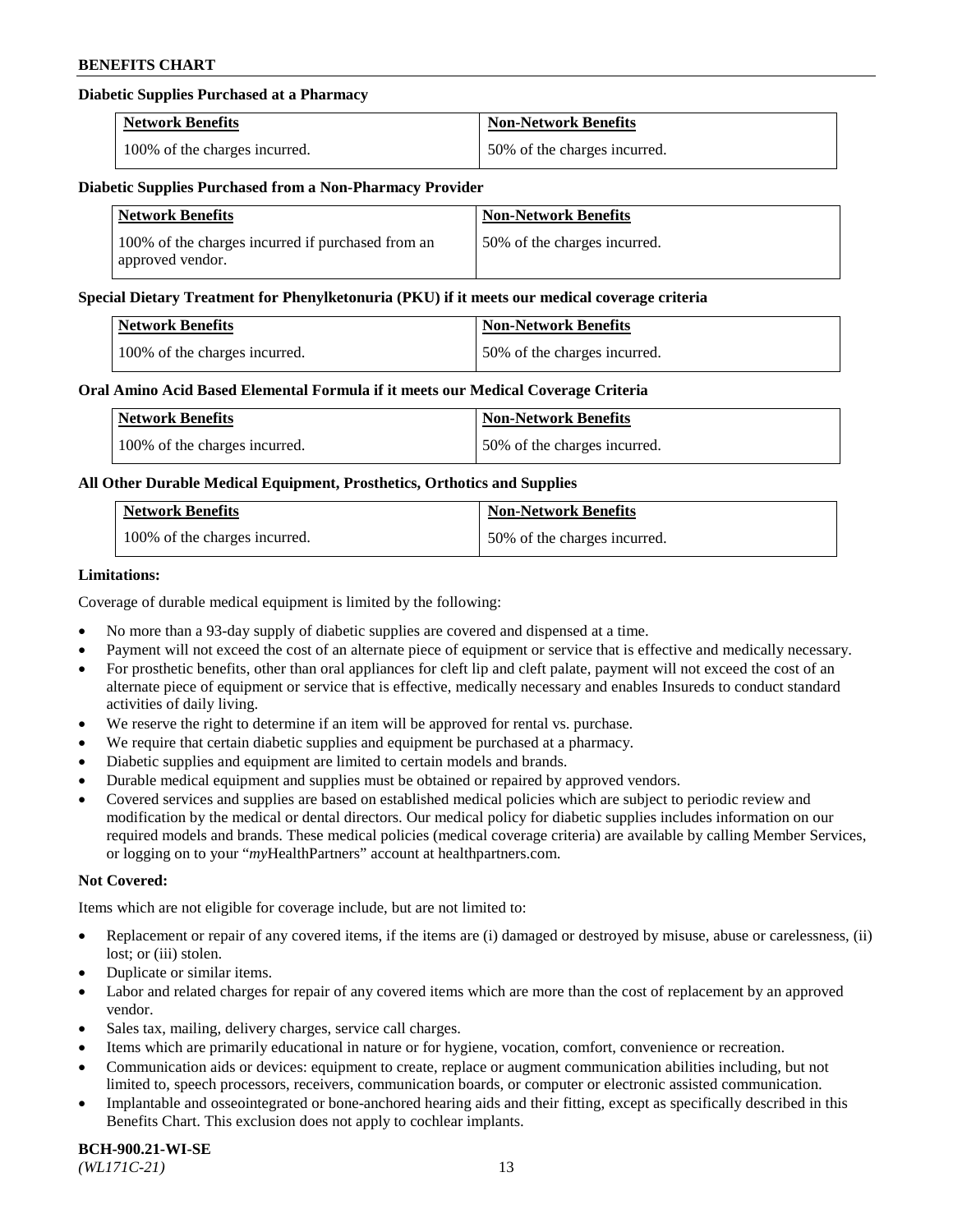- Eyeglasses, contact lenses and their fitting, measurement and adjustment, except as specifically described in this Benefits Chart.
- Hair prostheses (wigs).
- Household equipment which primarily has customary uses other than medical, such as, but not limited to, exercise cycles, air purifiers, central or unit air conditioners, water purifiers, non-allergenic pillows, mattresses or waterbeds.
- Household fixtures including, but not limited to, escalators or elevators, ramps, swimming pools and saunas.
- Modifications to the structure of the home including, but not limited to, wiring, plumbing or charges for installation of equipment.
- Vehicle, car or van modifications including, but not limited to, hand brakes, hydraulic lifts and car carrier.
- Rental equipment while owned equipment is being repaired by non-contracted vendors, beyond one month rental of medically necessary equipment.
- Other equipment and supplies, including but not limited to assistive devices, that we determine are not eligible for coverage.
- See "Services Not Covered" in the Certificate.

## **EMERGENCY AND URGENTLY NEEDED CARE SERVICES**

## **Covered Services:**

We cover services for emergency care and urgently needed care if the services are otherwise eligible for coverage under the Certificate.

**Urgently Needed Care.** These are services to treat an unforeseen illness or injury that:

- are required in order to prevent a serious deterioration in your health; and
- cannot be delayed until the next available clinic or office hours.

| <b>Network Benefits</b>       | <b>Non-Network Benefits</b> |
|-------------------------------|-----------------------------|
| 100% of the charges incurred. | See Network Benefits.       |

**Emergency Care.** These are services to treat:

- the sudden, unexpected onset of illness or injury which, if left untreated or unattended until the next available clinic or office hours, would result in hospitalization; or
- a condition requiring professional health services immediately necessary to preserve life or stabilize health.

When reviewing claims for coverage of emergency services, our medical director will take into consideration a reasonable layperson's belief that the circumstances required immediate medical care that could not wait until the next working day or next available clinic appointment.

## **Emergency Care in a Hospital Emergency Room, including Professional Services of a Physician**

| <b>Network Benefits</b>       | <b>Non-Network Benefits</b> |
|-------------------------------|-----------------------------|
| 100% of the charges incurred. | See Network Benefits.       |

## **Inpatient Emergency Care in a Hospital**

| <b>Network Benefits</b>       | <b>Non-Network Benefits</b> |
|-------------------------------|-----------------------------|
| 100% of the charges incurred. | See Network Benefits.       |

## **Not Covered:**

See "Services Not Covered" in the Certificate.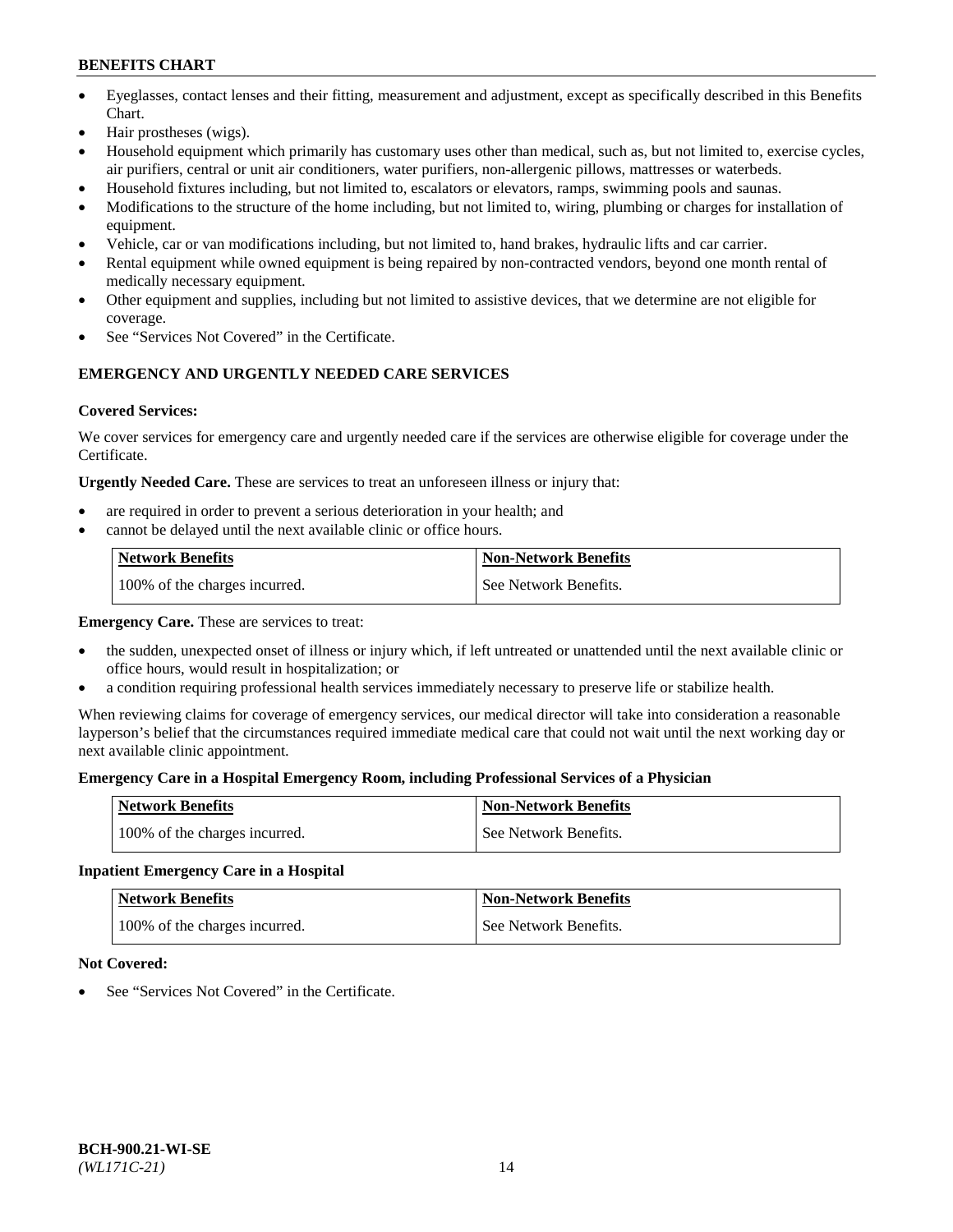## **GENE THERAPY**

## **Covered Services:**

We cover gene therapy treatment if it meets our medical coverage criteria.

| <b>Network Benefits</b>                                                                                                                                                                                 | <b>Non-Network Benefits</b> |
|---------------------------------------------------------------------------------------------------------------------------------------------------------------------------------------------------------|-----------------------------|
| Coverage level is same as corresponding Network<br>Benefits, depending on type of service provided such as<br>Office Visits for Illness or Injury, Inpatient or<br><b>Outpatient Hospital Services.</b> | No coverage.                |

## **Limitations:**

- Gene therapy must be provided by a designated provider.
- Specific types of gene therapy are limited to therapies and conditions specified in our medical coverage criteria.

## **Not Covered:**

See "Services Not Covered" in the Certificate.

## **HEALTH EDUCATION**

#### **Covered Services:**

We cover education for preventive services and education for the management of chronic health problems (such as diabetes).

| <b>Network Benefits</b>                                     | <b>Non-Network Benefits</b>  |
|-------------------------------------------------------------|------------------------------|
| 100% of the charges incurred.<br>Deductible does not apply. | 50% of the charges incurred. |

#### **Not Covered:**

See "Services Not Covered" in the Certificate.

## **HOME-BASED HEALTH ASSESSMENT PROGRAM**

#### **Covered Services:**

If you meet our criteria for coverage, you may qualify for our home-based comprehensive health risk assessment program. The program covers a health assessment with a designated nurse practitioner.

| <b>Network Benefits</b>                                     | <b>Non-Network Benefits</b> |
|-------------------------------------------------------------|-----------------------------|
| 100% of the charges incurred.<br>Deductible does not apply. | No coverage.                |

#### **Not Covered:**

See "Services Not Covered" in the Certificate.

## **HOME HEALTH SERVICES**

#### **Covered Services:**

We cover skilled nursing services, physical therapy, occupational therapy, speech therapy, respiratory therapy and other therapeutic services, non-routine prenatal and postnatal services, routine postnatal well child visits, as described in our medical coverage criteria, phototherapy services for newborns, home health aide services and other eligible home health services when provided in your home, if you are homebound (i.e., unable to leave home without considerable effort due to a medical condition). Lack of transportation does not constitute homebound status. For phototherapy services for newborns and high risk prenatal services, supplies and equipment are included.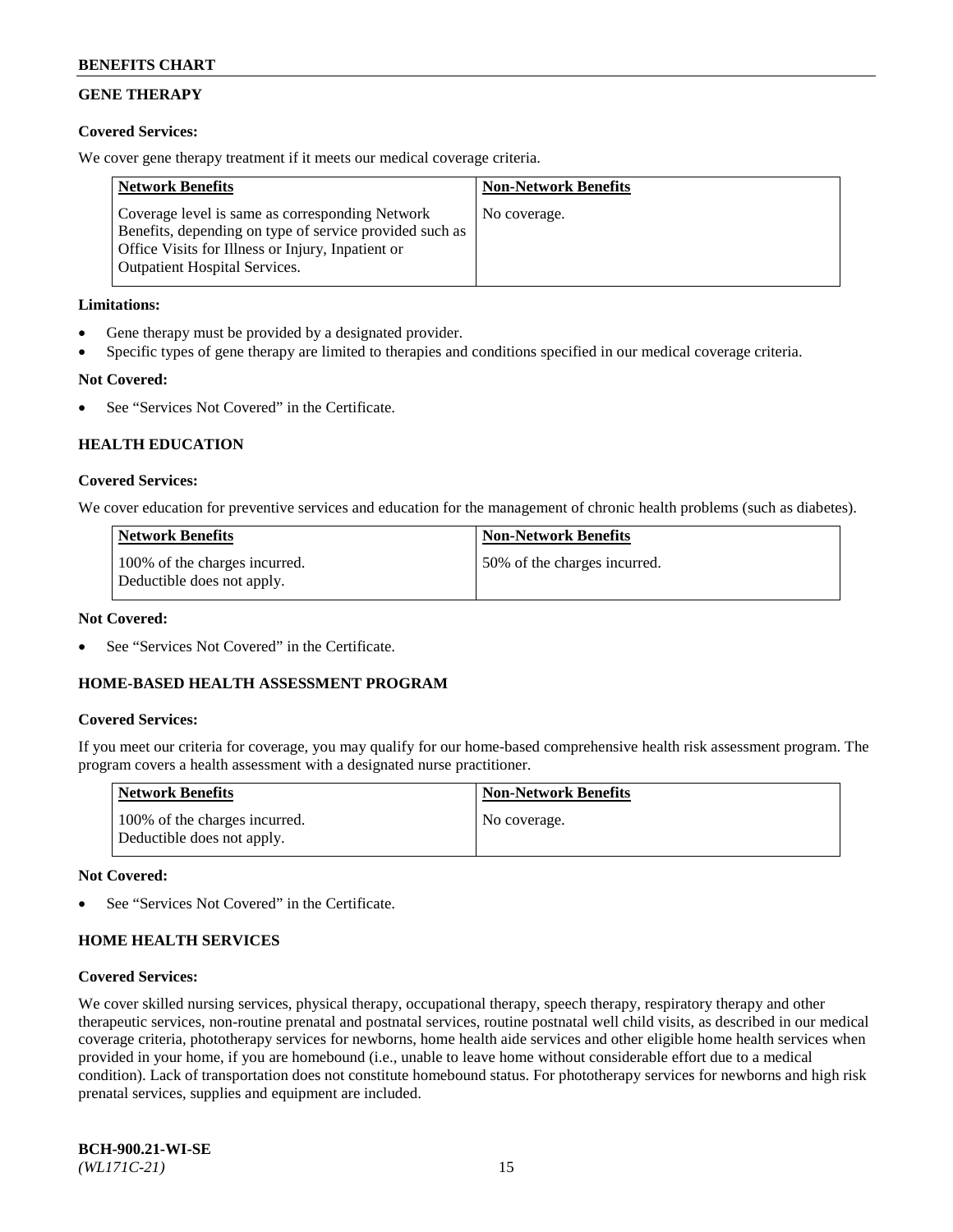We cover total parenteral nutrition/intravenous ("TPN/IV") therapy, equipment, supplies and drugs in connection with IV therapy. IV line care kits are covered under Durable Medical Equipment.

We cover palliative care benefits. Palliative care includes symptom management, education and establishing goals of care. We waive the requirement that you be homebound for a limited number of home visits for palliative care (as shown in this Benefits Chart), if you have a life-threatening, non-curable condition which has a prognosis of survival of two years or less. Additional palliative care visits are eligible under the home health services benefit if you are homebound and meet all other requirements defined in this section.

You do not need to be homebound to receive total parenteral nutrition/intravenous ("TPN/IV") therapy.

Home health services are eligible and covered only when:

- medically necessary; and
- provided as rehabilitative care, terminal care or maternity care; and
- ordered by a physician, and included in the written home care plan.

## **Physical Therapy, Occupational Therapy, Speech Therapy, Respiratory Therapy, Home Health Aide Services and Palliative Care**

| <b>Network Benefits</b>       | <b>Non-Network Benefits</b>  |
|-------------------------------|------------------------------|
| 100% of the charges incurred. | 50% of the charges incurred. |

## **TPN/IV Therapy, Skilled Nursing Services, Non-Routine Prenatal/Postnatal Services, and Phototherapy**

| <b>Network Benefits</b>       | <b>Non-Network Benefits</b>  |
|-------------------------------|------------------------------|
| 100% of the charges incurred. | 50% of the charges incurred. |

Each 24-hour visit (or shifts up to 24-hour visits) equals one visit and counts toward the Maximum visits for all other services shown below. Any visit that lasts less than 24 hours regardless of the length of the visit, will count as one visit toward the Maximum visits for all other services shown below. All visits must be medically necessary and benefit eligible.

#### **Routine Prenatal/Postnatal Services and Child Health Supervision Services**

| Network Benefits                                            | <b>Non-Network Benefits</b>  |
|-------------------------------------------------------------|------------------------------|
| 100% of the charges incurred.<br>Deductible does not apply. | 50% of the charges incurred. |

## **Maximum Visits for Palliative Care**

If you are eligible to receive palliative care in the home and you are not homebound, there is a maximum of 12 visits per calendar year.

#### **Maximum Visits for All Services Other Than Palliative Care**

| Network Benefits             | <b>Non-Network Benefits</b>    |
|------------------------------|--------------------------------|
| 60 visits per calendar year. | 1 30 visits per calendar year. |

Each visit provided under the Network Benefits and Non-Network Benefits counts toward the maximums shown under both Maximum visits sections. The routine postnatal well child visits do not count toward the visit limit.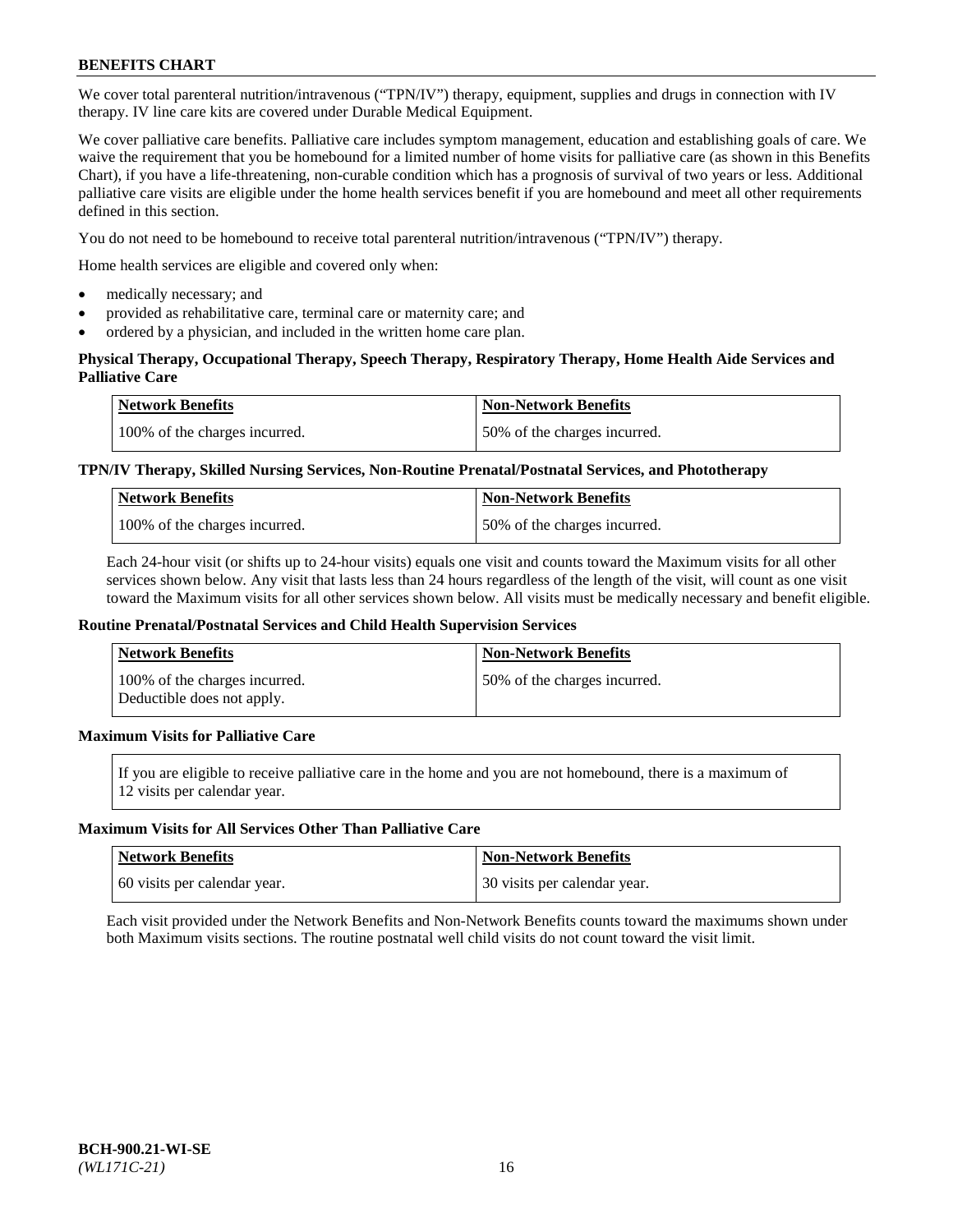### **Limitations:**

- Home health services are not provided as a substitute for a primary caregiver in the home or as relief (respite) for a primary caregiver in the home. We will not reimburse family members or residents in your home for the above services.
- A service shall not be considered a skilled nursing service merely because it is performed by, or under the direct supervision of, a licensed nurse. Where a service (such as tracheotomy suctioning or ventilator monitoring) or like services, can be safely and effectively performed by a non-medical person (or self-administered), without the direct supervision of a licensed nurse, the service shall not be regarded as a skilled nursing service, whether or not a skilled nurse actually provides the service. The unavailability of a competent person to provide a non-skilled service shall not make it a skilled service when a skilled nurse provides it. Only the skilled nursing component of so-called "blended" services (i.e. services which include skilled and non-skilled components) are covered under this Benefits Chart.

## **Not Covered:**

- Financial or legal counseling services.
- Housekeeping or meal services in your home.
- Private duty nursing services.
- Services provided by a family member or enrollee, or a resident in the enrollee's home.
- Vocational rehabilitation and recreational or educational therapy. Recreation therapy is therapy provided solely for the purpose of recreation, including, but not limited to: (a) requests for physical therapy or occupational therapy to improve athletic ability, and (b) braces or guards to prevent sports injuries.
- See "Services Not Covered" in the Certificate.

## **HOME HOSPICE SERVICES**

## **Applicable Definitions:**

**Part-time.** This is up to two hours of service per day, more than two hours is considered continuous care.

**Continuous Care.** This is from two to twelve hours of service per day provided by a registered nurse, licensed practical nurse, or home health aide, during a period of crisis in order to maintain a terminally ill patient at home.

**Appropriate Facility.** This is a nursing home, hospice residence, or other inpatient facility.

**Custodial Care Related to Hospice Services.** This means providing assistance in the activities of daily living and the care needed by a terminally ill patient which can be provided by primary caregiver (i.e., family member or friend) who is responsible for the patient's home care.

## **Covered Services:**

**Home Hospice Program.** We cover the services described below if you are terminally ill and accepted as a home hospice program participant. You must meet the eligibility requirements of the program, and elect to receive services through the home hospice program. The services will be provided in your home, with inpatient care available when medically necessary as described below. If you elect to receive hospice services, you do so in lieu of curative treatment for your terminal illness for the period you are enrolled in the home hospice program.

**Eligibility:** In order to be eligible to be enrolled in the home hospice program, you must: (1) be a terminally ill patient (prognosis of six months or less); (2) have chosen a palliative treatment focus (i.e., emphasizing comfort and supportive services rather than treatment attempting to cure the disease or condition); and (3) continue to meet the terminally ill prognosis as reviewed by our medical director or his or her designee over the course of care. You may withdraw from the home hospice program at any time.

**Eligible Services:** Hospice services include the following services provided in accordance with an approved hospice treatment plan.

- Home Health Services:
	- o Part-time care provided in your home by an interdisciplinary hospice team (which may include a physician, nurse, social worker, and spiritual counselor) and medically necessary home health services are covered.
	- o One or more periods of continuous care in your home or in a setting which provides day care for pain or symptom management, when medically necessary, will be covered.
- Inpatient Services: We cover medically necessary inpatient services.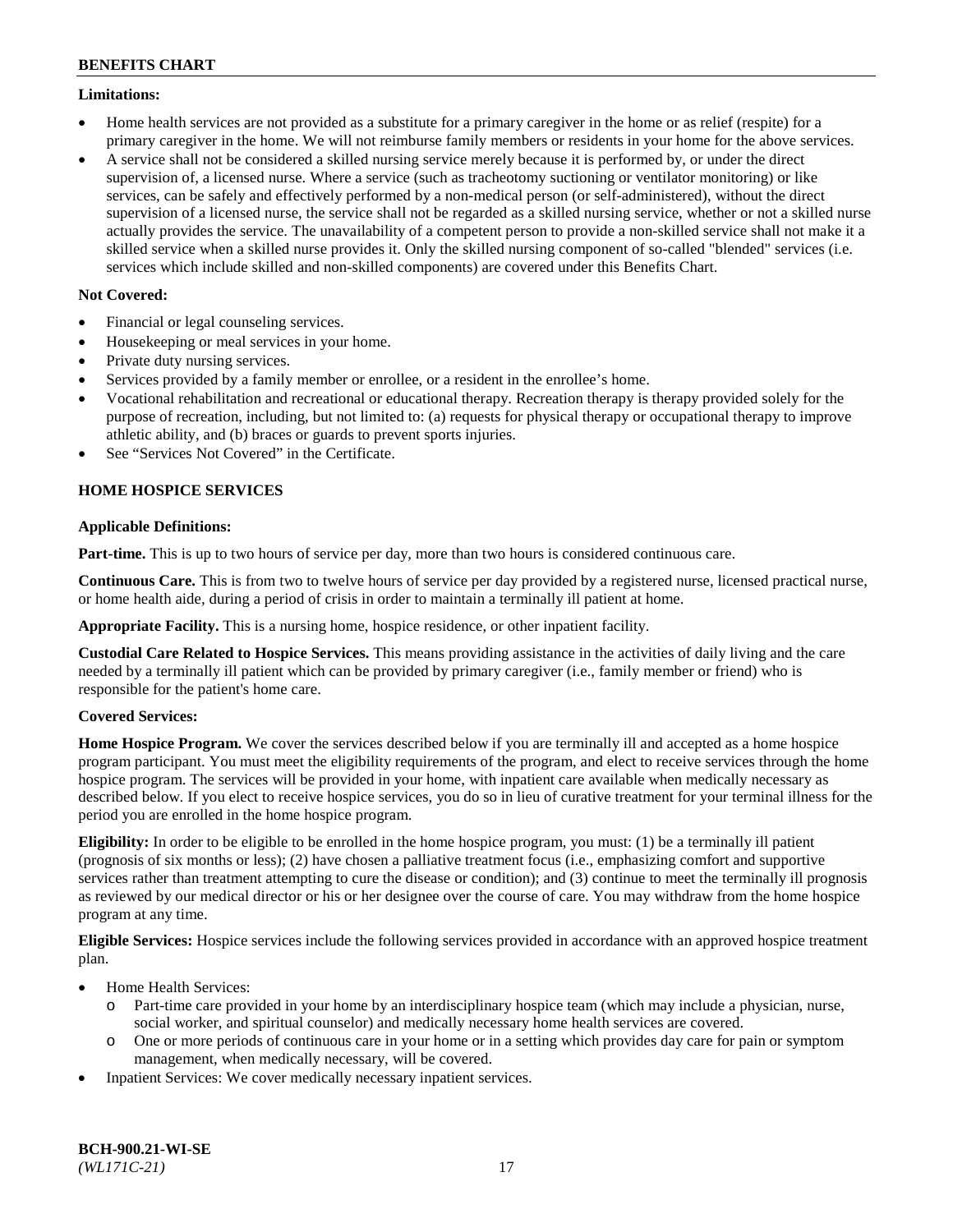- Other Services:
	- Respite care is covered for care in your home or in an appropriate facility, to give your primary caregivers (i.e., family members or friends) rest and/or relief when necessary in order to maintain a terminally ill patient at home.
	- o Medically necessary medications for pain and symptom management.
	- o Semi-electric hospital beds and other durable medical equipment are covered.
	- Emergency and non-emergency care is covered.

| Network Benefits              | Non-Network Benefits         |
|-------------------------------|------------------------------|
| 100% of the charges incurred. | 50% of the charges incurred. |

Respite care is limited to 5 days per episode, and respite care and continuous care combined are limited to 30 days.

## **Not Covered:**

- Financial or legal counseling services.
- Housekeeping or meal services in your home.
- Custodial or maintenance care related to hospice services, whether provided in the home or in a nursing home.
- Any service not specifically described as covered services under this home hospice services benefits.
- Any services provided by members of your family or residents in your home.
- See "Services Not Covered" in the Certificate.

## **HOSPITAL AND SKILLED NURSING FACILITY SERVICES**

#### **Covered Services:**

We cover services as described below.

## **Medical or Surgical Hospital Services**

**Inpatient Hospital Services:** We cover the following medical or surgical services, for the treatment of acute illness or injury, which require the level of care only provided in an acute care facility. These services must be authorized by a physician.

Inpatient hospital services include: room and board; the use of operating or maternity delivery rooms; intensive care facilities; newborn nursery facilities; general nursing care, anesthesia, laboratory and diagnostic imaging services, radiation therapy, physical therapy, prescription drugs or other medications administered during treatment, blood and blood products (unless replaced), and blood derivatives, and other diagnostic or treatment related hospital services; physician and other professional medical and surgical services provided while in the hospital, including gender reassignment surgery that meets medical coverage criteria.

We cover, following a vaginal delivery, a minimum of 48 hours of inpatient care for the mother and newborn child. We cover, following a caesarean section delivery, a minimum of 96 hours of inpatient care for the mother and newborn child.

Group health plans and health insurance issuers generally may not, under Federal law, restrict benefits for any hospital length of stay in connection with childbirth for the mother of newborn child to less than 48 hours following a vaginal delivery, or less than 96 hours following a caesarean section. However, Federal law generally does not prohibit the mother's or newborn's attending provider, after consulting with the mother, from discharging the mother or her newborn earlier than 48 hours (or 96 hours as applicable). In any case plans and issuers may not, under Federal law, require that a provider obtain authorization from the plan or the insurance issuer for prescribing a length of stay not in excess of 48 hours (or 96 hours).

| <b>Network Benefits</b>       | Non-Network Benefits         |
|-------------------------------|------------------------------|
| 100% of the charges incurred. | 50% of the charges incurred. |

Each Insured's admission or confinement, including that of a newborn child, is separate and distinct from the admission or confinement of any other Insured.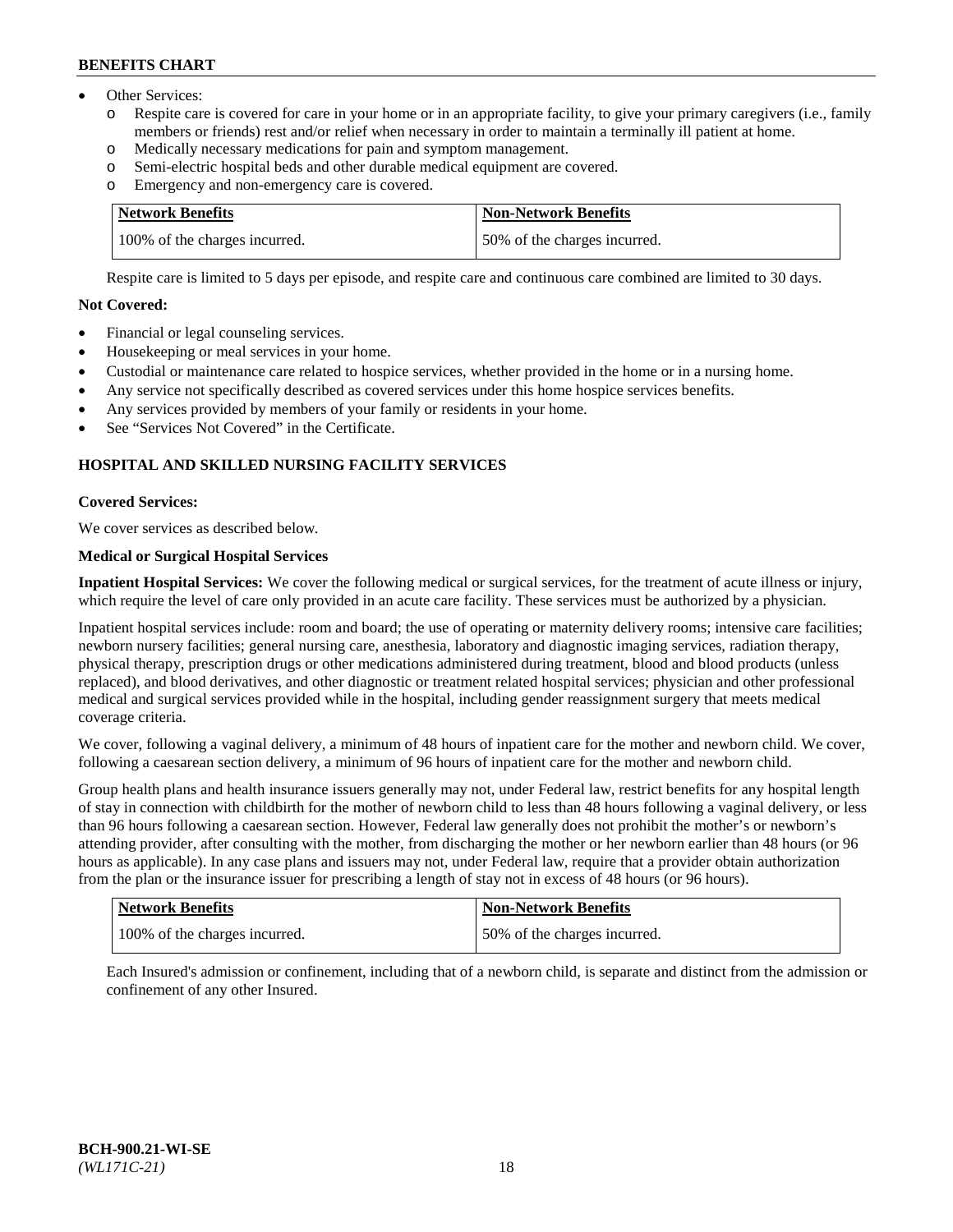**Outpatient Hospital, Ambulatory Care or Surgical Facility Services:** We cover the following medical and surgical services, for diagnosis or treatment of illness or injury on an outpatient basis. These services must be authorized by a physician.

Outpatient services include: use of operating rooms, maternity delivery rooms or other outpatient departments, rooms or facilities; and the following outpatient services: general nursing care, anesthesia, laboratory and diagnostic imaging services, radiation therapy, physical therapy, drugs administered during treatment, blood and blood products (unless replaced), and blood derivatives, and other diagnostic or treatment related outpatient services; physician and other professional medical and surgical services provided while an outpatient, including colonoscopies (starting at age 50, or under age 50 for people at high risk of colorectal cancer), and gender reassignment surgery that meets medical coverage criteria.

For Network Benefits, non-emergent, scheduled outpatient Magnetic Resonance Imaging (MRI) and Computed Tomography (CT) must be provided at a designated facility. Your physician or facility will obtain or verify prior authorization for these services, as needed.

To see the benefit level for diagnostic imaging services, laboratory services and physical therapy, see benefits under Diagnostic Imaging Services, Laboratory Services and Physical Therapy in this Benefits Chart.

| <b>Network Benefits</b>       | <b>Non-Network Benefits</b>  |
|-------------------------------|------------------------------|
| 100% of the charges incurred. | 50% of the charges incurred. |

## **Skilled Nursing Facility Care:**

We cover room and board, daily skilled nursing and related ancillary services for post-acute treatment and rehabilitative care of illness or injury that meets medical coverage criteria. Rehabilitation services are limited to services where significant measurable progress is expected to occur within a reasonable period of time.

| <b>Network Benefits</b>                      | <b>Non-Network Benefits</b>                  |
|----------------------------------------------|----------------------------------------------|
| 100% of the charges incurred.                | 150% of the charges incurred.                |
| Limited to a 30 day maximum per confinement. | Limited to a 30 day maximum per confinement. |

Each day of services provided under the Network Benefits and Non-Network Benefits, combined, applies toward the maximum shown above.

#### **Not Covered:**

- Services for items for personal convenience, such as television rental, are not covered.
- See "Services Not Covered" in the Certificate.

## **INFERTILITY SERVICES**

#### **Covered Services:**

We cover the diagnosis of infertility. These services include diagnostic procedures and tests provided in connection with an infertility evaluation, office visits and consultations to diagnose infertility.

| <b>Network Benefits</b>       | <b>Non-Network Benefits</b>  |
|-------------------------------|------------------------------|
| 100% of the charges incurred. | 50% of the charges incurred. |

Coverage is limited to office visits and consultations to diagnose infertility. Treatment is not covered.

#### **Not Covered:**

- Treatment of infertility, including, but not limited to, office visits, laboratory, diagnostic imaging services, and drugs for the treatment of infertility; assisted reproduction, including, but not limited to, gamete intrafallopian tube transfer (GIFT), zygote intrafallopian tube transfer (ZIFT) intracytoplasmic sperm injection (ICSI), and/or in-vitro fertilization (IVF), and all charges associated with such procedures; reversal of sterilization; artificial insemination; and sperm, ova or embryo acquisition, retrieval or storage; however, we cover office visits and consultations to diagnose infertility.
- Services related to the establishment of surrogate pregnancy and fees for a surrogate.
- See "Services Not Covered" in the Certificate.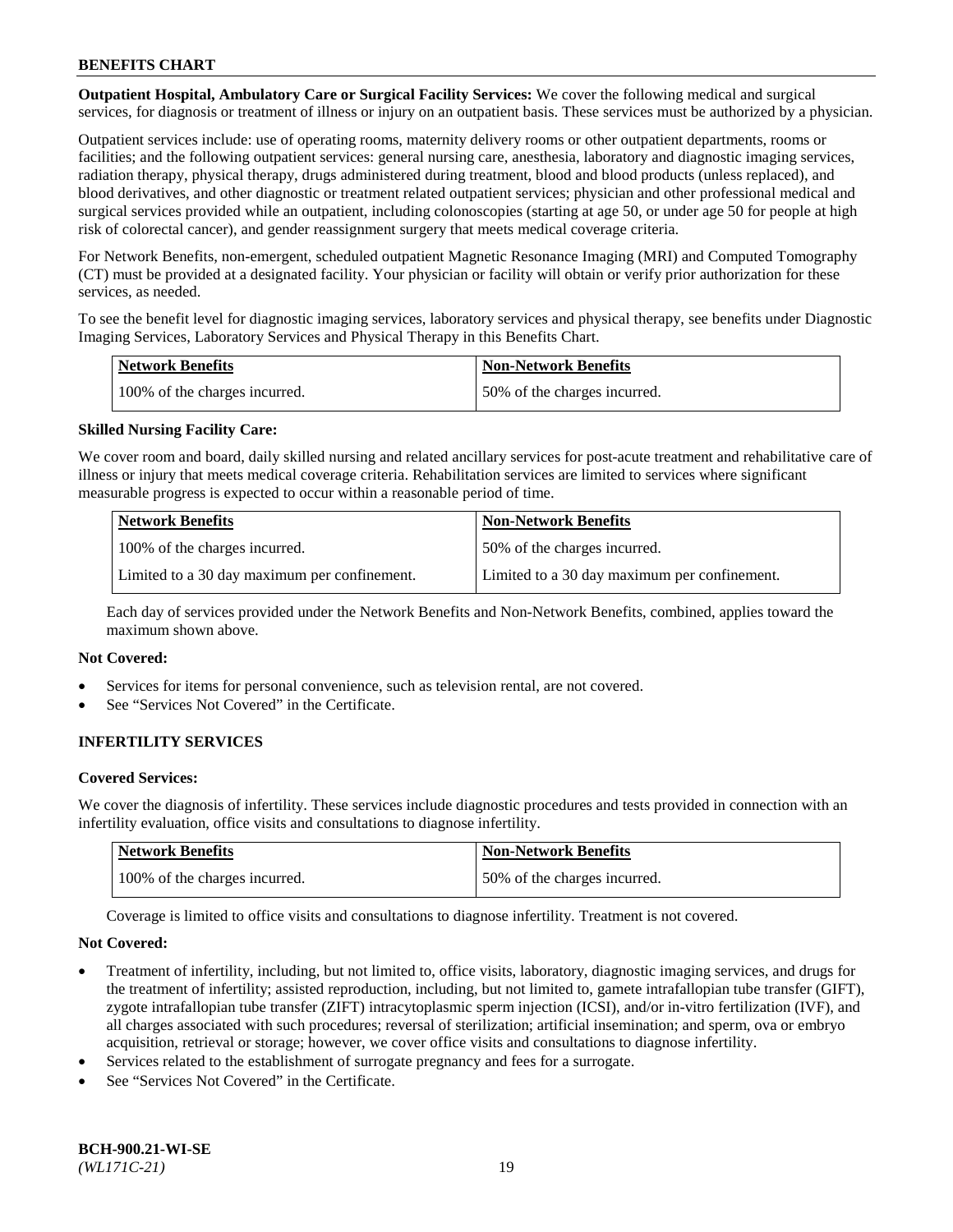## **LABORATORY SERVICES**

## **Covered Services:**

We cover laboratory tests when ordered by a provider and provided in a clinic or outpatient hospital facility. This includes blood tests to detect lead exposure in children between the ages of 6 months and 72 months.

To see the benefit level for inpatient hospital or skilled nursing facility services, see benefits under "Inpatient Hospital and Skilled Nursing Facility Services" in this Benefits Chart.

**Prostate-specific antigen (PSA) test coverage.** We cover prostate cancer screening for men 40 years of age or over who are symptomatic or in a high-risk category and for all men 50 years of age or older. Coverage includes a prostate-specific antigen blood test and a digital rectal examination.

| Network Benefits              | <b>Non-Network Benefits</b>  |
|-------------------------------|------------------------------|
| 100% of the charges incurred. | 50% of the charges incurred. |

### **All other laboratory services**

## **Services for Illness or Injury**

| <b>Network Benefits</b>       | <b>Non-Network Benefits</b>  |
|-------------------------------|------------------------------|
| 100% of the charges incurred. | 50% of the charges incurred. |

### **Preventive Services**

Laboratory services associated with preventive services are covered at the benefit level shown in the "Preventive Services" section of this Benefits Chart.

#### **Not Covered:**

See "Services Not Covered" in the Certificate.

## **MASTECTOMY RECONSTRUCTION BENEFIT**

#### **Covered Services:**

We cover reconstruction of the breast on which the mastectomy has been performed; surgery and reconstruction of the other breast to produce symmetrical appearance, and prostheses and physical complications of all stages of mastectomy, including lymphedemas.

| <b>Network Benefits</b>                               | <b>Non-Network Benefits</b>                           |
|-------------------------------------------------------|-------------------------------------------------------|
| Coverage level is same as corresponding Network       | Coverage level is same as corresponding Non-Network   |
| Benefits, depending on type of service provided, such | Benefits, depending on type of service provided, such |
| as Office Visits for Illness or Injury, Inpatient or  | as Office Visits for Illness or Injury, Inpatient or  |
| Outpatient Hospital Services.                         | <b>Outpatient Hospital Services.</b>                  |

#### **Not Covered:**

See "Services Not Covered" in the Certificate.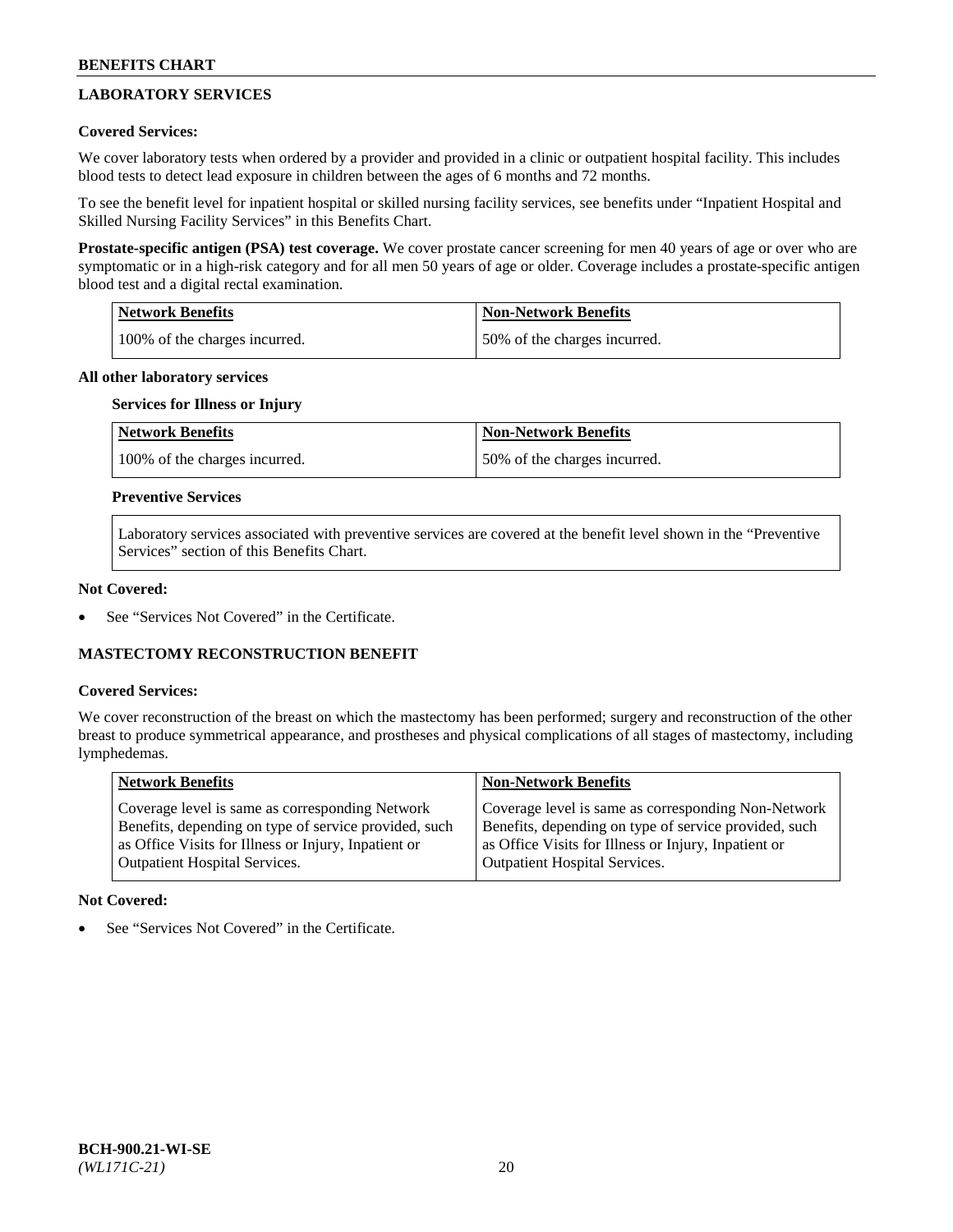## **MEDICATION THERAPY DISEASE MANAGEMENT PROGRAM**

#### **Covered Services:**

If you meet our criteria for coverage, you may qualify for our Medication Therapy Disease Management Program.

The program covers consultations with a designated Network pharmacist.

Covered services are based on established medical policies, which are subject to periodic review and modification by the medical directors. These medical policies (medical coverage criteria) are available by calling Member Services, or logging on to your "*my*HealthPartners" account at [healthpartners.com.](http://www.healthpartners.com/)

| Network Benefits                                            | <b>Non-Network Benefits</b> |
|-------------------------------------------------------------|-----------------------------|
| 100% of the charges incurred.<br>Deductible does not apply. | No coverage.                |

#### **Not Covered:**

See "Services Not Covered" in the Certificate.

## **OFFICE VISITS FOR ILLNESS OR INJURY**

#### **Covered Services:**

We cover the following when medically necessary: professional medical and surgical services and related supplies, including biofeedback, of physicians and other health care providers; blood and blood products (unless replaced) and blood derivatives.

We cover diagnosis and treatment of illness or injury to the eyes. Where contact or eye glass lenses are prescribed as medically necessary for the post-operative treatment of cataracts or for the treatment of aphakia, or keratoconus, we cover the initial evaluation, lenses and fitting. Insureds must pay for lens replacement beyond the initial pair.

## **Office Visits**

| <b>Network Benefits</b>       | <b>Non-Network Benefits</b>  |
|-------------------------------|------------------------------|
| 100% of the charges incurred. | 50% of the charges incurred. |

#### **Convenience Clinics**

| Network Benefits              | <b>Non-Network Benefits</b>  |
|-------------------------------|------------------------------|
| 100% of the charges incurred. | 50% of the charges incurred. |

#### **Scheduled Telephone Visits**

| <b>Network Benefits</b>       | Non-Network Benefits         |
|-------------------------------|------------------------------|
| 100% of the charges incurred. | 50% of the charges incurred. |

#### **E-Visits**

#### **Access to Online Care through virtuwell a[t virtuwell.com](https://www.virtuwell.com/)**

| Network Benefits              | <b>Non-Network Benefits</b> |
|-------------------------------|-----------------------------|
| 100% of the charges incurred. | Not applicable.             |

## **All Other E-Visits**

| <b>Network Benefits</b>       | <b>Non-Network Benefits</b>  |
|-------------------------------|------------------------------|
| 100% of the charges incurred. | 50% of the charges incurred. |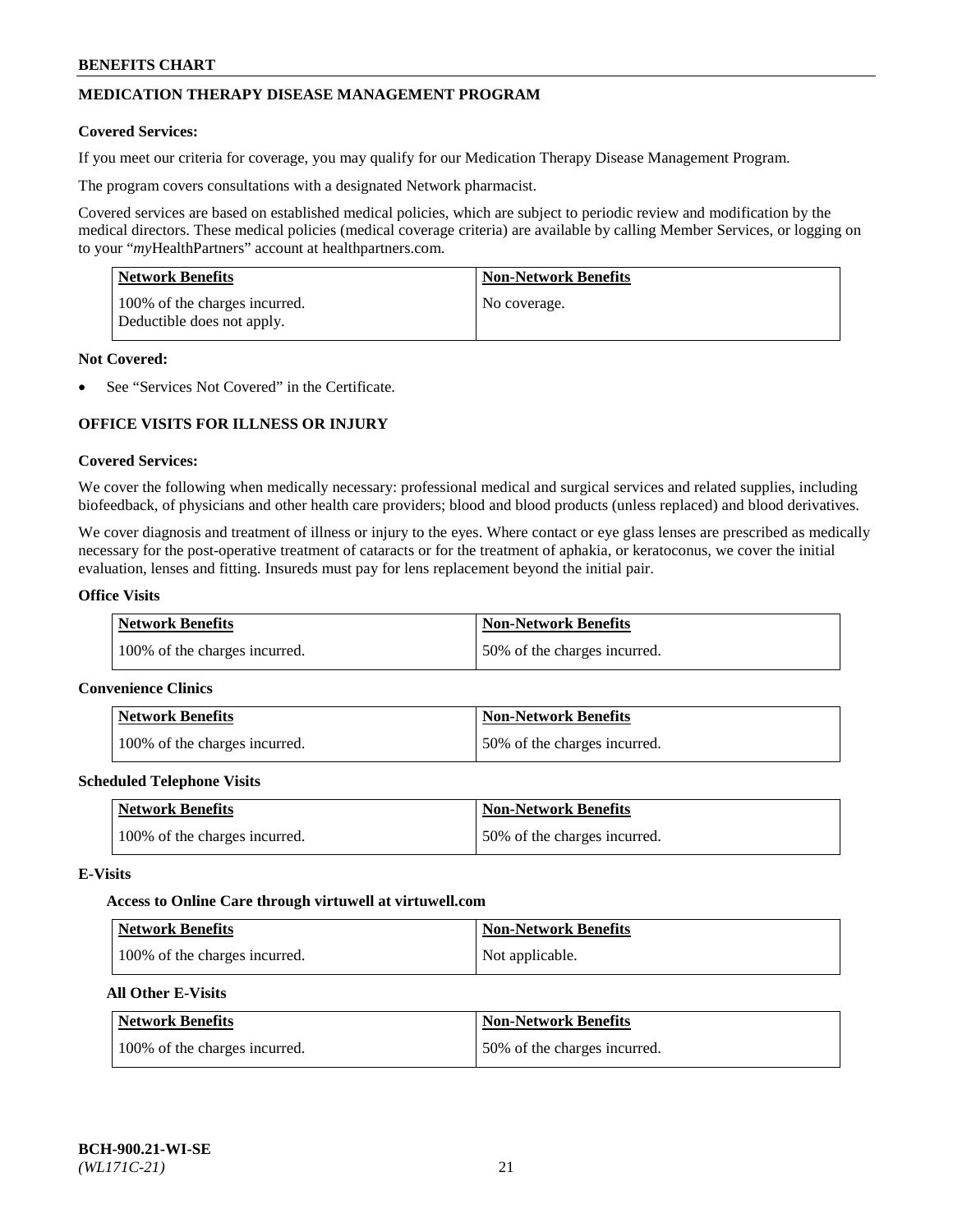## **Injections Administered in a Physician's Office, other than immunizations**

#### **Allergy Injections**

| Network Benefits              | <b>Non-Network Benefits</b>  |
|-------------------------------|------------------------------|
| 100% of the charges incurred. | 50% of the charges incurred. |

## **All Other Injections**

| <b>Network Benefits</b>       | <b>Non-Network Benefits</b>  |
|-------------------------------|------------------------------|
| 100% of the charges incurred. | 50% of the charges incurred. |

#### **Not Covered:**

- Court ordered treatment, except as described in this Benefits Chart. Any resulting court ordered treatment for mental health services will be subject to the Certificate's requirement for medical necessity.
- See "Services Not Covered" in the Certificate.

## **PEDIATRIC EYEWEAR**

## **Covered Services:**

We cover pediatric eyewear for children under age 19, subject to our medical coverage criteria. Coverage under this provision will continue until the end of the month in which the child turns age 19. These medical policies (medical coverage criteria) are available by calling Member Services, or logging on to your "*my*HealthPartners" account a[t healthpartners.com.](https://www.healthpartners.com/hp/index.html)

| Network Benefits              | <b>Non-Network Benefits</b> |
|-------------------------------|-----------------------------|
| 100% of the charges incurred. | No coverage.                |

Limited to one pair of eyeglasses (lenses and frames), or one pair of contact lenses per calendar year.

## **Not Covered:**

See "Services Not Covered" in the Certificate.

## **PHYSICAL THERAPY, OCCUPATIONAL THERAPY, SPEECH THERAPY AND OTHER SPECIFIED THERAPIES**

#### **Covered Services:**

We cover the following physical therapy, occupational therapy and speech therapy services:

- Medically necessary rehabilitative care to correct the effects of illness or injury.
- Habilitative care rendered for congenital, developmental or medical conditions which have significantly limited the successful initiation of normal speech and normal motor development.

Massage therapy which is performed in conjunction with other treatment/modalities by a physical or occupational therapist is part of a prescribed treatment plan and is not billed separately is covered.

We cover services provided in a clinic. To see the benefit level for inpatient hospital or skilled nursing facility services, see benefits under "Inpatient Hospital and Skilled Nursing Facility Services".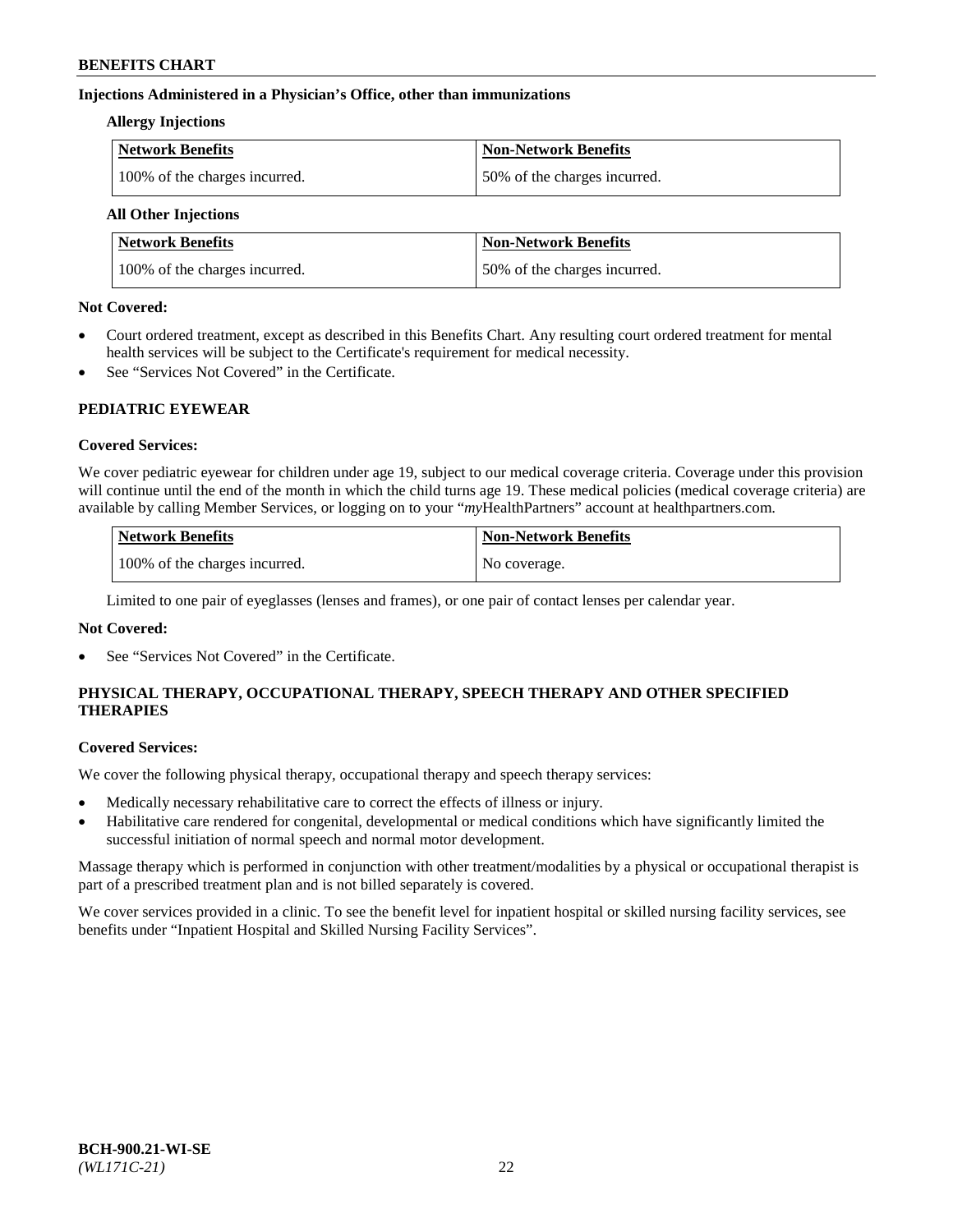### **Rehabilitative Care**

| <b>Network Benefits</b>                                                                       | <b>Non-Network Benefits</b>                                                                   |
|-----------------------------------------------------------------------------------------------|-----------------------------------------------------------------------------------------------|
| 100% of the charges incurred.                                                                 | 50% of the charges incurred.                                                                  |
| Physical, Occupational and Speech Therapy are<br>limited to 20 visits each per calendar year. | Physical, Occupational and Speech Therapy are<br>limited to 20 visits each per calendar year. |

In addition to the services provided above, we cover a minimum of:

- 20 visits per calendar year for pulmonary rehabilitation therapy.
- 36 visits per calendar year for cardiac rehabilitation therapy.
- 30 visits per calendar year for post-cochlear implant aural therapy.
- 20 visits per calendar year for cognitive rehabilitation therapy.

The maximum number of visits is combined for Network Benefits and Non-Network Benefits.

## **Habilitative Services**

| <b>Network Benefits</b>                                                                       | <b>Non-Network Benefits</b>                                                                   |
|-----------------------------------------------------------------------------------------------|-----------------------------------------------------------------------------------------------|
| 100% of the charges incurred.                                                                 | 50% of the charges incurred.                                                                  |
| Physical, Occupational and Speech Therapy are<br>limited to 20 visits each per calendar year. | Physical, Occupational and Speech Therapy are<br>limited to 20 visits each per calendar year. |

The maximum number of visits is combined for Network Benefits and Non-Network Benefits.

### **Not Covered:**

- Massage therapy for the purpose of comfort or convenience of the Insured.
- See "Services Not Covered" in the Certificate.

## **PRESCRIPTION DRUG SERVICES**

## **Covered Services:**

We cover prescription drugs and medications that can be self-administered or are administered in a physician's office.

We will refill a prescription for eye drops covered under this Benefits Chart if the Insured requests a refill and the original prescription specified that additional quantities would be needed, providing the refill request does not exceed the quantities needed, and the following conditions are met:

- If the Insured requests a 30-day refill supply, the request must be made between 22 and 30 days of the later of (a) the original date that the prescription was distributed to the insured or (b) the date that the most recent refill was distributed to the Insured; or
- If the Insured requests a 90-day refill supply, the request must be made between 67 and 90 days of the later of (a) the original date that the prescription was distributed to the insured or (b) the date that the most recent refill was distributed to the Insured.

#### **For Network Benefits, drugs and medications must be obtained at a Network pharmacy.**

#### **For Non-Network Benefits, drugs and medications must be part of the formulary.**

## **Outpatient Drugs (except as specified below)**

| <b>Network Benefits</b>                                                                                                                                      | <b>Non-Network Benefits</b>  |
|--------------------------------------------------------------------------------------------------------------------------------------------------------------|------------------------------|
| Formulary drugs are covered at 100% of the charges<br>incurred.                                                                                              | 50% of the charges incurred. |
| Formulary insulin is considered preventive and is not<br>subject to your deductible. In no event will your cost for<br>a formulary insulin drug exceed \$25. |                              |
| Non-formulary drugs are covered at 80% of the charges<br>incurred.                                                                                           |                              |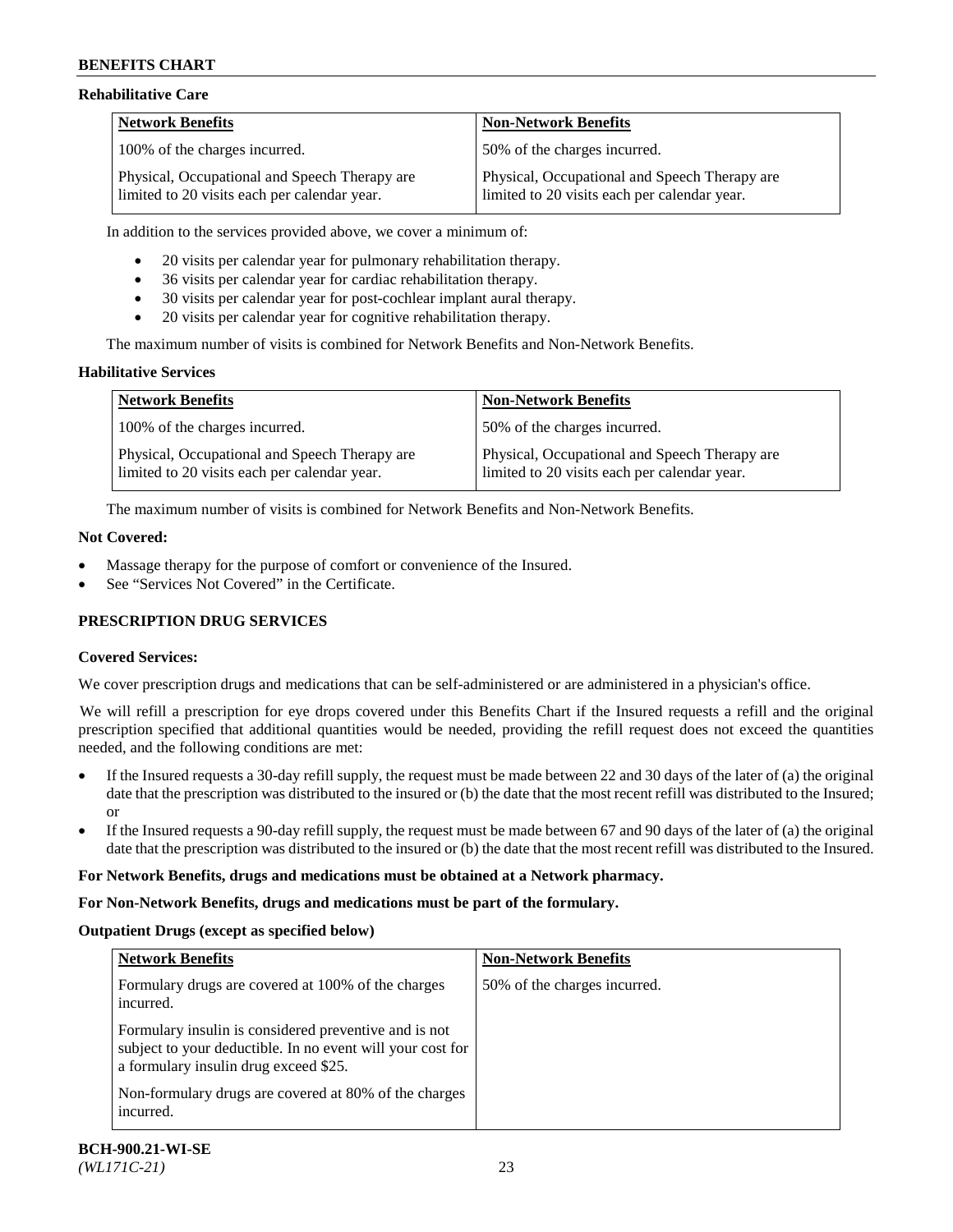**Oral chemotherapy drugs** are included on the Specialty Drug List. However, you pay the applicable outpatient drug benefit. As required by Wisconsin law, you will not pay higher cost sharing (deductible, copayment or coinsurance) for orally administered chemotherapy drugs than you pay for injected or intravenously administered chemotherapy drugs.

#### **Mail Order Drugs**

| <b>Network Benefits</b>                                                                                                                                                       | <b>Non-Network Benefits</b>           |
|-------------------------------------------------------------------------------------------------------------------------------------------------------------------------------|---------------------------------------|
| For your convenience, you may also get up to a 93-day<br>supply of outpatient prescription drugs that can be self-<br>administered through the designated mail order service. | See Network Mail Order Drugs Benefit. |
| New prescriptions to treat certain chronic conditions<br>and trial drugs will be limited to quantity limits<br>described at the end of this section.                          |                                       |
| Specialty Drugs are not available through the mail order<br>service.                                                                                                          |                                       |

#### **Tobacco Cessation Drugs are covered for all FDA approved tobacco cessation drugs**

| Network Benefits                                            | Non-Network Benefits         |
|-------------------------------------------------------------|------------------------------|
| 100% of the charges incurred.<br>Deductible does not apply. | 50% of the charges incurred. |

#### **Contraceptive Drugs**

| <b>Network Benefits</b>                                                                                                                                         | <b>Non-Network Benefits</b>  |
|-----------------------------------------------------------------------------------------------------------------------------------------------------------------|------------------------------|
| 100% of the charges incurred for formulary drugs.<br>Deductible does not apply.                                                                                 | 50% of the charges incurred. |
| If a physician requests that a non-formulary<br>contraceptive drug be dispensed as written, the drug<br>will be covered at 100%, not subject to the deductible. |                              |

## **Specialty Drugs that are Self-Administered**

| <b>Network Benefits</b>                                                                                              | <b>Non-Network Benefits</b> |
|----------------------------------------------------------------------------------------------------------------------|-----------------------------|
| 100% of the charges incurred.                                                                                        | No coverage.                |
| Specialty Drugs are limited to drugs on the Specialty<br>Drug List and must be obtained from a designated<br>vendor. |                             |

**Oral chemotherapy drugs** are included on the Specialty Drug List. However, you pay the applicable outpatient drug benefit. As required by Wisconsin law, you will not pay higher cost sharing (deductible, copayment or coinsurance) for orally administered chemotherapy drugs than you pay for injected or intravenously administered chemotherapy drugs.

#### **Limitations:**

- Certain drugs may require prior authorization as indicated on the formulary. HealthPartners may require prior authorization for the drug and also the site where the drug will be provided. Certain drugs are subject to our utilization review process and quantity limits.
- Certain non-formulary drugs require prior authorization. In addition, certain drugs may be subject to any quantity limits applied as part of our trial program.
- If an Insured requests a brand name drug when there is a generic equivalent, the brand name drug will be covered up to the charge that would apply to the generic drug, minus any required copayment. If a physician requests that a brand name drug be dispensed as written, and we determine the brand name drug is medically necessary, the drug will be paid at the nonformulary benefit..
- We may require insureds to try over-the-counter (OTC) drug alternatives before approving more costly formulary prescription drugs.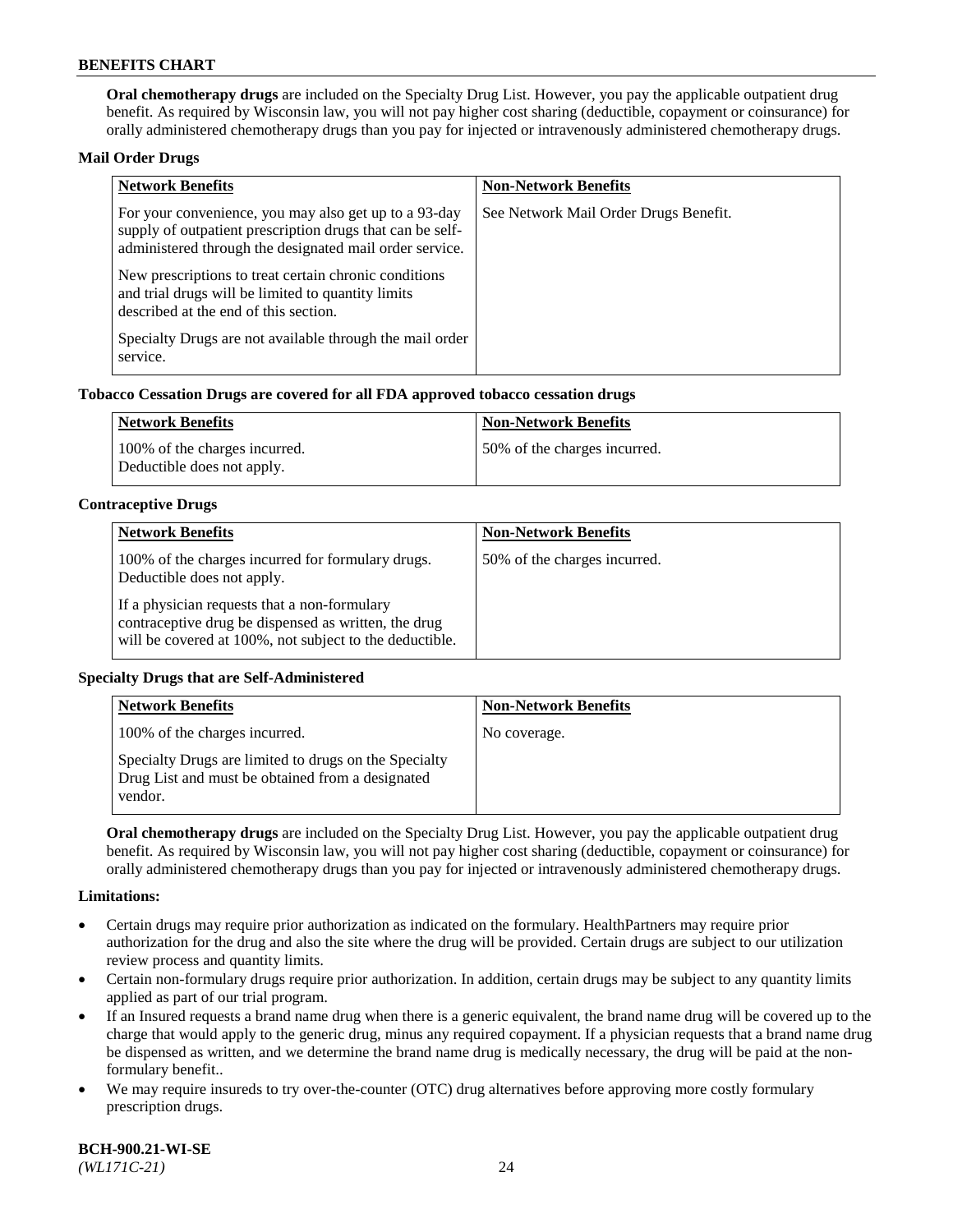- Unless otherwise specified in the Prescription Drug Services section, you may receive up to a 31-day supply per prescription.
- A 93-day supply will be covered and dispensed only at pharmacies that participate in our extended day supply program.
- New prescriptions to treat certain chronic conditions are limited to a 31-day supply.
- No more than a 31-day supply of specialty drugs will be covered and dispensed at a time unless it's a manufacturer supplied drug that cannot be split that supplies the member with more than a 31-day supply.
- If a copayment is required, you must pay one copayment for each 31-day supply, or portion thereof. **Not Covered:**
- Replacement of prescription drugs, medications, equipment and supplies due to loss, damage or theft.
- Nonprescription (over-the-counter) drugs or medications, including, but not limited to, vitamins, supplements, homeopathic remedies, and non-FDA approved drugs, unless listed on the formulary and prescribed by a physician or legally authorized health care provider under applicable state and federal law. This exclusion does not include over-thecounter contraceptives for women as allowed under the Affordable Care Act when the Insured obtains a prescription for the item. In addition, if the Insured obtains a prescription, this exclusion does not include aspirin to prevent cardiovascular disease for men and women of certain ages; folic acid supplements for women who may become pregnant; fluoride chemoprevention supplements for children without fluoride in their water source; and iron supplements for children age 6-12 who are at risk for anemia.
- All drugs for the treatment of sexual dysfunction.
- All drugs for the treatment of growth deficiency.
- All drugs for the treatment of infertility.
- Medical cannabis.
- Drugs on the Excluded Drug List. The Excluded Drug List includes select drugs within a therapy class that are not eligible for coverage. This includes drugs that may be excluded for certain indications. The Excluded Drug List is available at [healthpartners.com.](http://www.healthpartners.com/)
- Drugs that are newly approved by the FDA until they are reviewed and approved by HealthPartners Pharmacy and Therapeutics Committee.
- Medical devices approved by the FDA will not be covered under the Prescription Drug Services section unless they are on our formulary. Covered medical devices are generally submitted and reimbursed under your medical benefits.
- See "Services Not Covered" in the Certificate.

## **PREVENTIVE SERVICES**

#### **Applicable Definitions:**

**Routine Preventive Services** are routine health care services that include screenings, check-ups and counseling to prevent illness, disease or other health problems before symptoms occur.

**Diagnostic Services** are services to help a provider understand your symptoms, diagnose illness and decide what treatment may be needed. They may be the same services that are listed as preventive services, but they are being used as diagnostic services. Your provider will determine if these services are preventive or diagnostic. These services are not preventive if received as part of a visit to diagnose, manage or maintain an acute or chronic medical condition, illness or injury. When that occurs, unless otherwise indicated below, standard deductibles, copayments or coinsurance apply.

#### **Covered Services:**

We cover preventive services that meet any of the requirements under the Affordable Care Act (ACA) shown in the bulleted items below. These preventive services are covered at 100% under the Network Benefits with no deductible, copayments or coinsurance. (If a preventive service is not required by the ACA and it is covered at a lower benefit level, it will be specified below.) Preventive benefits mandated under the ACA are subject to periodic review and modification. Changes would be effective in accordance with the federal rules. Preventive services mandated by the ACA include:

- Evidence-based items or services that have in effect a rating of A or B in the current recommendations of the United States Preventive Services Task Force with respect to the individual;
- Immunizations for routine use in children, adolescents, and adults that have in effect a recommendation from the Advisory Committee on Immunization Practices of the Centers for Disease Control and Prevention with respect to the individual;
- With respect to infants, children, and adolescents, evidence-informed preventive care and screenings provided for in comprehensive guidelines supported by the Health Resources and Services Administration; and
- With respect to women, preventive care and screenings provided for in comprehensive guidelines supported by the Health Resources and Services Administration.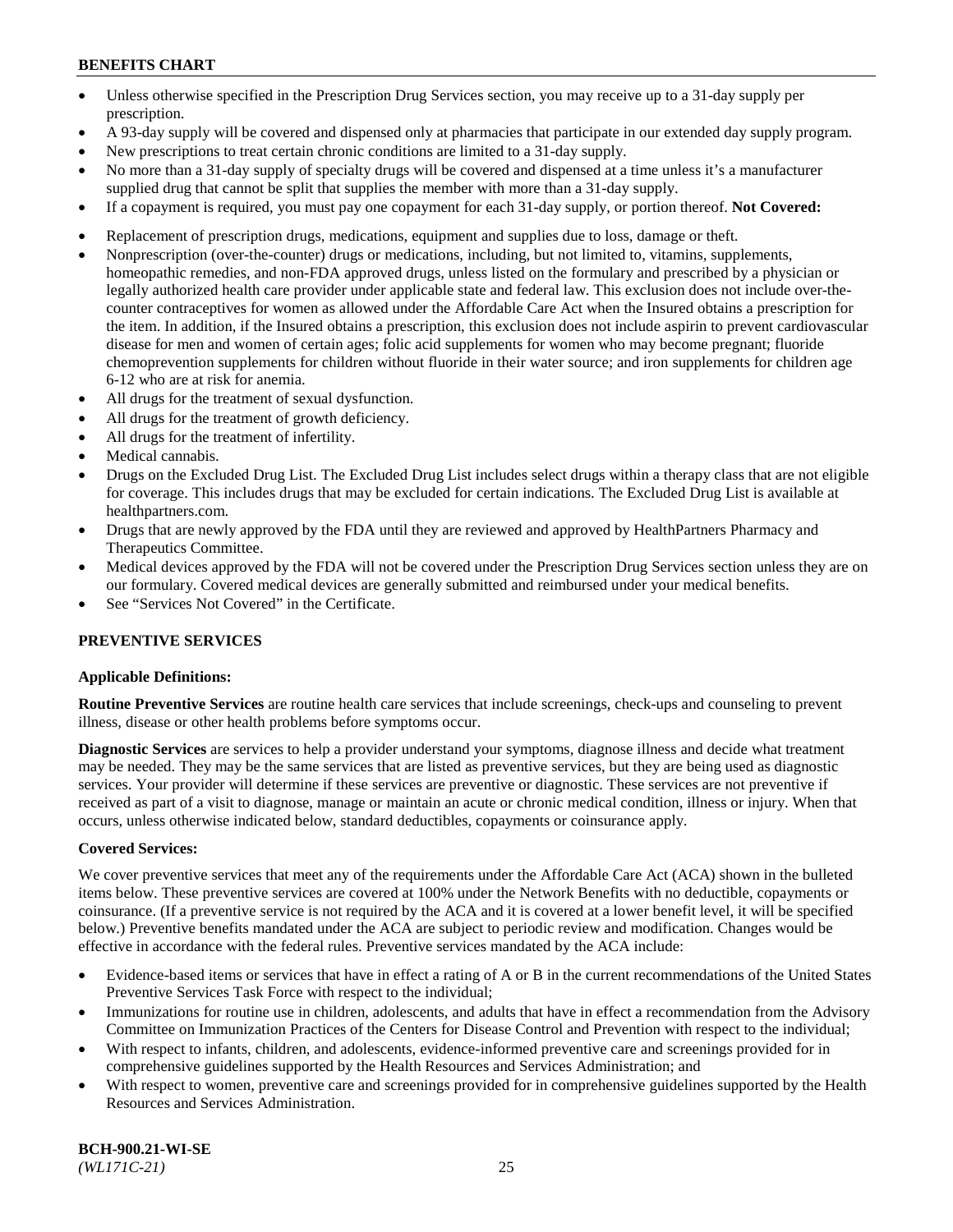Covered services are based on established medical policies, which are subject to periodic review and modification by the medical or dental directors. These medical policies (medical coverage criteria) are available by calling Member Services, or logging on to your "*my*HealthPartners" account at [healthpartners.com.](https://www.healthpartners.com/hp/index.html)

### **ACA and state mandated preventive services are covered as follows:**

**Routine Health Exams and Periodic Health Assessments.** A physician or health care provider will counsel you as to how often health assessments are needed based on age, sex and health status. This includes screening and counseling for tobacco cessation and all FDA approved tobacco cessation medications including over-the-counter drugs (as shown in the Prescription Drug Services section).

| <b>Network Benefits</b>                                     | <b>Non-Network Benefits</b>  |
|-------------------------------------------------------------|------------------------------|
| 100% of the charges incurred.<br>Deductible does not apply. | 50% of the charges incurred. |

**Child Health Supervision Services.** This includes pediatric preventive services such as newborn screenings, appropriate immunizations, developmental assessments and laboratory services appropriate to the age of the child from birth to 72 months and appropriate immunizations to age 18.

| Network Benefits                                            | Non-Network Benefits         |
|-------------------------------------------------------------|------------------------------|
| 100% of the charges incurred.<br>Deductible does not apply. | 50% of the charges incurred. |

#### **Routine Prenatal Care and Exams**

| <b>Network Benefits</b>                                     | <b>Non-Network Benefits</b>  |
|-------------------------------------------------------------|------------------------------|
| 100% of the charges incurred.<br>Deductible does not apply. | 50% of the charges incurred. |

**Routine Postnatal Care.** This includes health exams, assessments, education and counseling relating to the period immediately after childbirth.

| <b>Network Benefits</b>                                     | <b>Non-Network Benefits</b>  |
|-------------------------------------------------------------|------------------------------|
| 100% of the charges incurred.<br>Deductible does not apply. | 50% of the charges incurred. |

**Routine Screening Procedures for Cancer.** This includes colorectal screening starting at age 50 and under age 50 for people at high risk of colorectal cancer. This also includes cancer screenings recommended by the USPSTF with an A or B rating. Women's preventive health services below describe additional routine screening procedures for cancer.

| <b>Network Benefits</b>                                     | Non-Network Benefits         |
|-------------------------------------------------------------|------------------------------|
| 100% of the charges incurred.<br>Deductible does not apply. | 50% of the charges incurred. |

**Professional Voluntary Family Planning Services.** This includes services to prevent or delay a pregnancy, including counseling and education. Services must be provided by a licensed provider.

| <b>Network Benefits</b>                                     | <b>Non-Network Benefits</b>   |
|-------------------------------------------------------------|-------------------------------|
| 100% of the charges incurred.<br>Deductible does not apply. | 150% of the charges incurred. |

#### **Adult Immunizations**

| Network Benefits                                            | <b>Non-Network Benefits</b>  |
|-------------------------------------------------------------|------------------------------|
| 100% of the charges incurred.<br>Deductible does not apply. | 50% of the charges incurred. |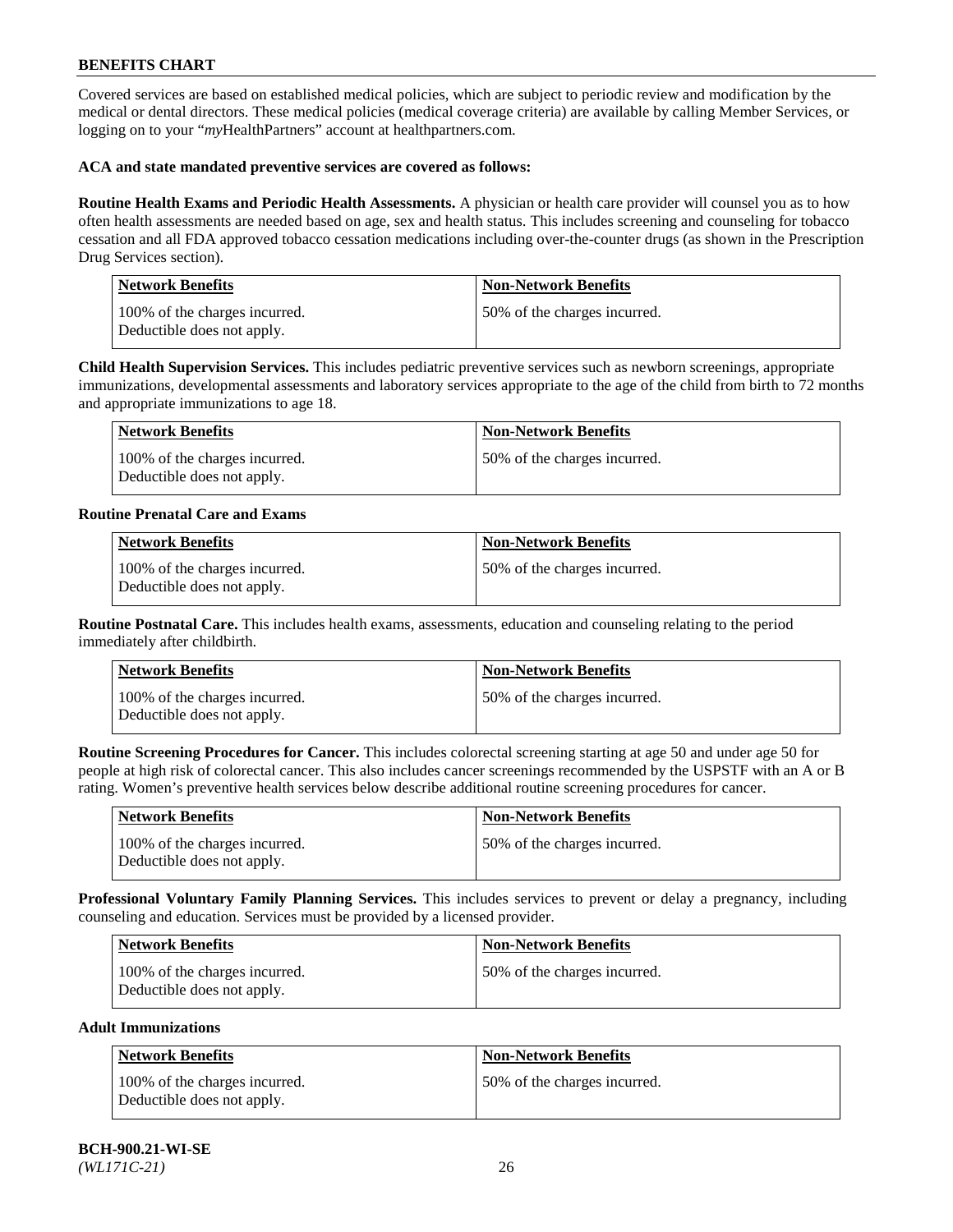**Women's Preventive Health Services.** This includes mammograms, screenings for cervical cancer (pap smears), breast pumps, human papillomavirus (HPV) testing, counseling for sexually transmitted infections, counseling and screening for human immunodeficiency virus (HIV), and all FDA approved contraceptive methods as prescribed by a doctor, sterilization procedures, education and counseling (see the Prescription Drug Services section for coverage of oral contraceptive drugs). We also provide genetic screening for BRCA if someone in your family has the gene or you have a diagnosis of cancer.

The U.S. Preventive Services Task Force (USPSTF) recommends screening mammography, with or without clinical breast examination (CBE), every 1-2 years for women aged 40 and older. For women age 50 and older, we cover an annual mammogram.

| Network Benefits                                            | <b>Non-Network Benefits</b>  |
|-------------------------------------------------------------|------------------------------|
| 100% of the charges incurred.<br>Deductible does not apply. | 50% of the charges incurred. |

**Obesity Screening and Management.** We cover obesity screening and counseling for all ages during a routine preventive care exam. If you are age 18 or older and have a body mass index of 30 or more, we also cover intensive obesity management to help you lose weight. Your primary care doctor can coordinate these services.

| Network Benefits                                            | <b>Non-Network Benefits</b>  |
|-------------------------------------------------------------|------------------------------|
| 100% of the charges incurred.<br>Deductible does not apply. | 50% of the charges incurred. |

**Preventive Medications.** We cover preventive medications currently recommended by USPSTF with an A or B rating if they are prescribed by your medical provider and they are listed on our formulary. Preventive medications are subject to periodic review and modification. Changes would be effective in accordance with the federal rules and reflected in our current medical coverage criteria for preventive care services.

| <b>Network Benefits</b>                                     | <b>Non-Network Benefits</b>  |
|-------------------------------------------------------------|------------------------------|
| 100% of the charges incurred.<br>Deductible does not apply. | 50% of the charges incurred. |

**In addition to any ACA or state mandated preventive services referenced above, we cover the following eligible services:**

## **Routine Eye and Hearing Exams**

| <b>Network Benefits</b>                                     | <b>Non-Network Benefits</b>  |
|-------------------------------------------------------------|------------------------------|
| 100% of the charges incurred.<br>Deductible does not apply. | 50% of the charges incurred. |

**Ovarian Cancer Surveillance Test for Women who are at Risk.** "At risk for ovarian cancer" means (1) having a family history that includes any of the following: one or more first-degree or second-degree relatives with ovarian cancer, clusters of female relatives with breast cancer or nonpolyposis colorectal cancer; or (2) testing positive for BRCA1 or BRCA2 mutations. "Surveillance test for ovarian cancer" means annual screening using CA-125 serum tumor marker testing, transvaginal ultrasound, pelvic examination or other proven ovarian screening tests currently being evaluated by the federal Food and Drug Administration or by the National Cancer Institute.

| <b>Network Benefits</b>                               | <b>Non-Network Benefits</b>                           |
|-------------------------------------------------------|-------------------------------------------------------|
| Coverage level is same as corresponding Network       | Coverage level is same as corresponding Non-Network   |
| Benefits, depending on type of service provided, such | Benefits, depending on type of service provided, such |
| as Diagnostic Imaging Services, Laboratory Services   | as Diagnostic Imaging Services, Laboratory Services   |
| or Office Visits for Illness or Injury, or Preventive | or Office Visits for Illness or Injury, or Preventive |
| Services.                                             | Services.                                             |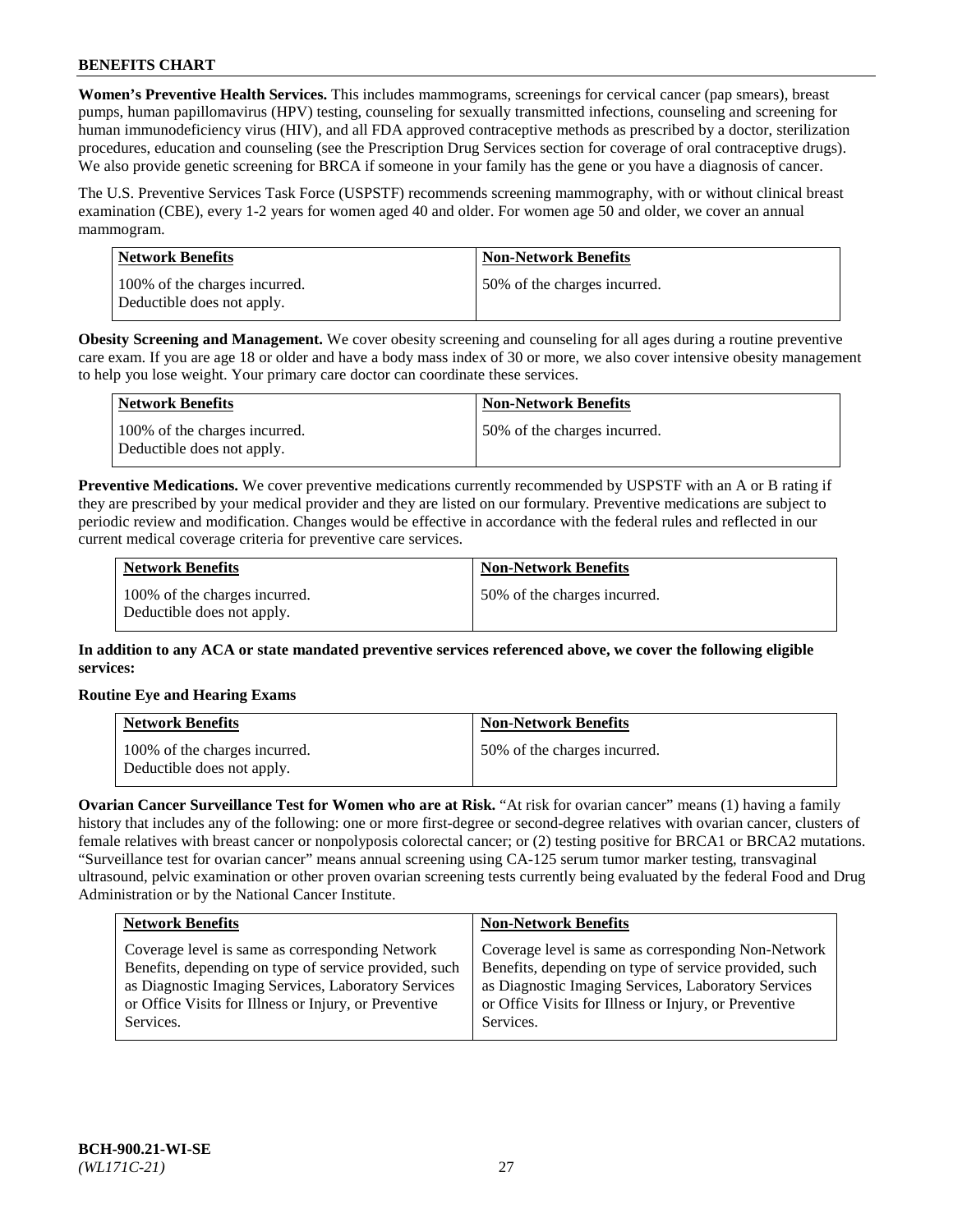#### **Limitations:**

• Services are not preventive if received as part of a visit to diagnose, manage or maintain an acute or chronic medical condition, illness or injury. When that occurs, unless otherwise indicated above, standard deductibles, copayments or coinsurance apply.

#### **Not Covered:**

See "Services Not Covered" in the Certificate.

## **TRANSPLANT SERVICES**

#### **Applicable Definitions:**

**Autologous.** This is when the source of cells is from the individual's own marrow or stem cells.

**Allogeneic.** This is when the source of cells is from a related or unrelated donor's marrow or stem cells.

**Allogeneic Bone Marrow Transplant.** This is when the bone marrow is harvested from the related or unrelated donor and stored. The patient undergoes treatment which includes tumor ablation with high-dose chemotherapy and/or radiation. The bone marrow is reinfused (transplanted).

**Autologous Bone Marrow Transplant.** This is when the bone marrow is harvested from the individual and stored. The patient undergoes treatment which includes tumor ablation with high-dose chemotherapy and/or radiation. The bone marrow is reinfused (transplanted).

**Autologous/Allogeneic Stem Cell Support.** This is a treatment process that includes stem cell harvest from either bone marrow or peripheral blood, tumor ablation with high-dose chemotherapy and/or radiation, stem cell reinfusion, and related care. Autologous/allogeneic bone marrow transplantation and high dose chemotherapy with peripheral stem cell rescue/support are considered to be autologous/allogeneic stem cell support.

**Designated Transplant Center.** This is any health care provider, group or association of health care providers designated by us to provide services, supplies or drugs for specified transplants for our Insureds.

**Transplant Services.** This is transplantation (including retransplants) of the human organs or tissue listed below, including all related post-surgical treatment, follow-up care and drugs and multiple transplants for a related cause. Transplant services do not include other organ or tissue transplants or surgical implantation of mechanical devices functioning as a human organ, except surgical implantation of an FDA approved Ventricular Assist Device (VAD) or total artificial heart, functioning as a temporary bridge to heart transplantation.

Prior authorization is required prior to consultation to support coordination of care and benefits.

#### **Covered Services:**

We cover eligible transplant services (as defined above) while you are covered under the Certificate. Transplants that will be considered for coverage are limited to the following:

- Kidney transplants for end-stage disease.
- Cornea transplants for end-stage disease.
- Heart transplants for end-stage disease.
- Lung transplants or heart/lung transplants for: (1) primary pulmonary hypertension; (2) Eisenmenger's syndrome; (3) endstage pulmonary fibrosis; (4) alpha 1 antitrypsin disease; (5) cystic fibrosis; and (6) emphysema.
- Liver transplants for: (1) biliary atresia in children; (2) primary biliary cirrhosis; (3) post-acute viral infection (including hepatitis A, hepatitis B antigen e negative and hepatitis C) causing acute atrophy or post-necrotic cirrhosis; (4) primary sclerosing cholangitis; (5) alcoholic cirrhosis; and (6) hepatocellular carcinoma.
- Allogeneic bone marrow transplants or peripheral stem cell support associated with high dose chemotherapy for: (1) acute myelogenous leukemia; (2) acute lymphocytic leukemia; (3) chronic myelogenous leukemia; (4) severe combined immunodeficiency disease; (5) Wiskott-Aldrich syndrome; (6) aplastic anemia; (7) sickle cell anemia; (8) non-relapsed or relapsed non-Hodgkin's lymphoma; (9) multiple myeloma; and (10) testicular cancer.
- Autologous bone marrow transplants or peripheral stem cell support associated with high-dose chemotherapy for: (1) acute leukemias; (2) non-Hodgkin's lymphoma; (3) Hodgkin's disease; (4) Burkitt's lymphoma; (5) neuroblastoma; (6) multiple myeloma; (7) chronic myelogenous leukemia; and (8) non-relapsed non-Hodgkin's lymphoma.
- Pancreas transplants for simultaneous pancreas-kidney transplants for diabetes, pancreas after kidney, living related segmental simultaneous pancreas kidney transplantation and pancreas transplant alone.